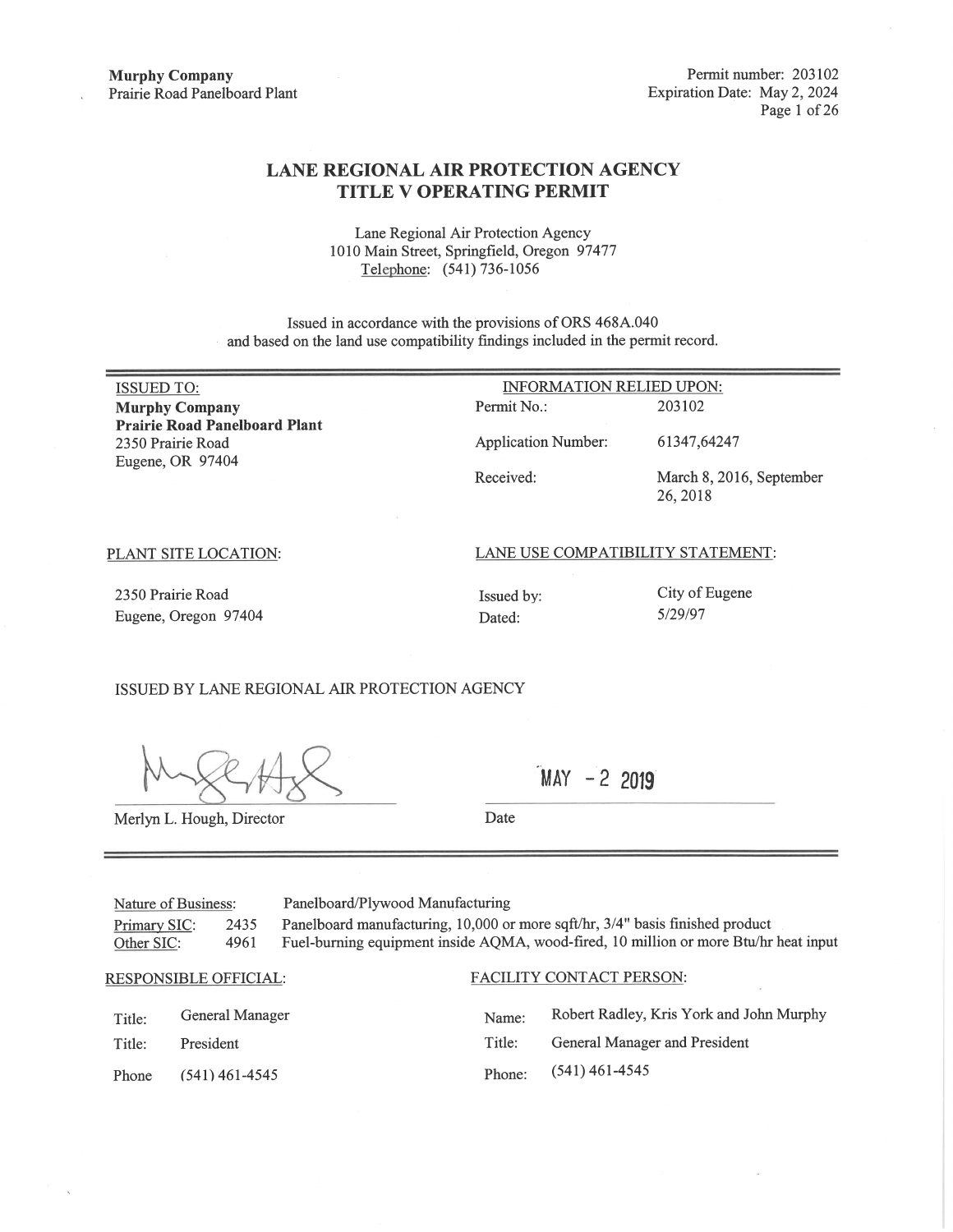# **TABLE OF CONTENTS**

| <b>EMISSIONS UNIT (EU) AND POLLUTION CONTROL DEVICE (PCD)</b> |  |
|---------------------------------------------------------------|--|
|                                                               |  |
|                                                               |  |
|                                                               |  |
|                                                               |  |
|                                                               |  |
|                                                               |  |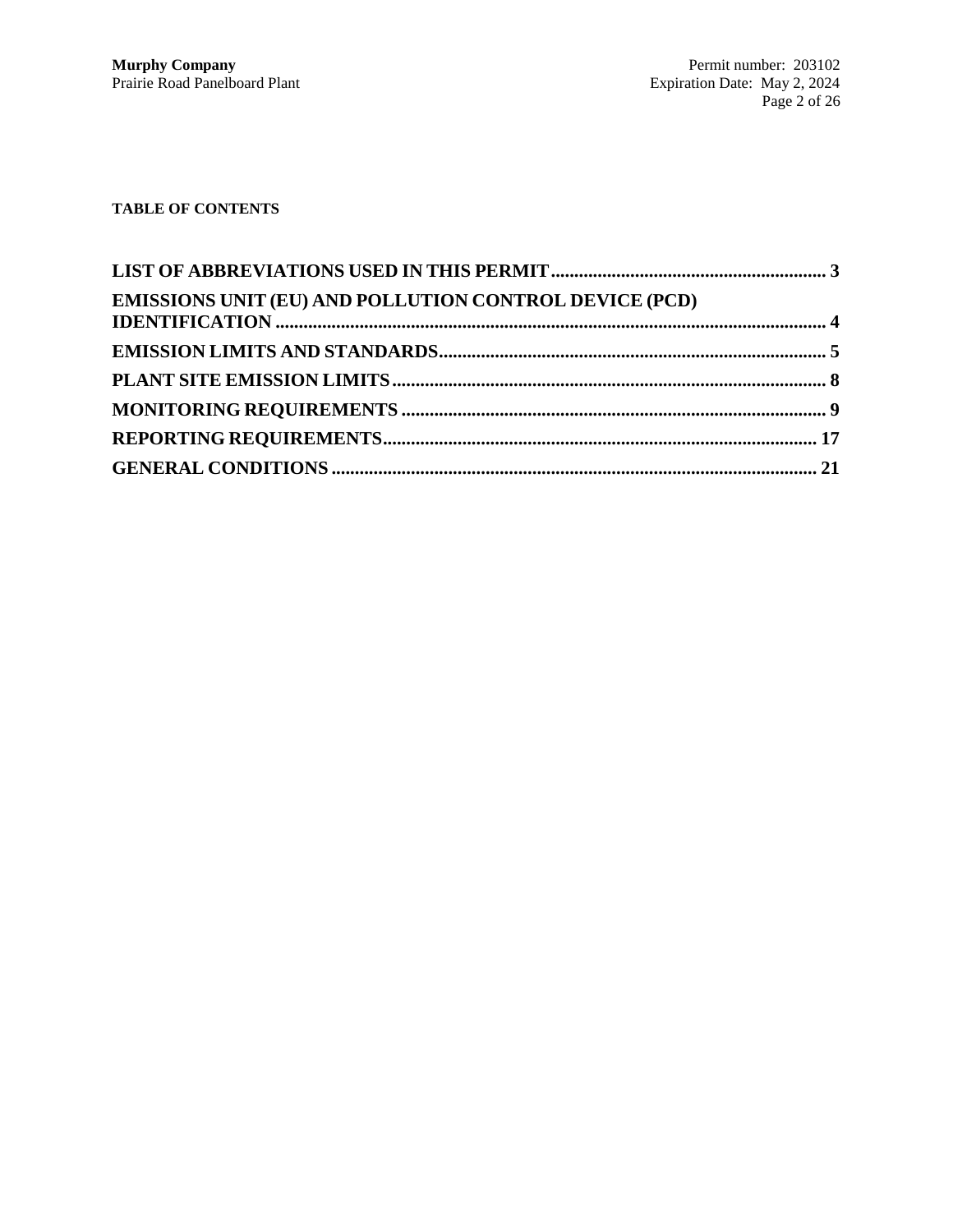# **LIST OF ABBREVIATIONS USED IN THIS PERMIT**

| <b>AQMA</b>  | Air Quality Management Area               | <b>MSF</b>      | 1,000 square feet                        |
|--------------|-------------------------------------------|-----------------|------------------------------------------|
| <b>ASTM</b>  | American Society of Testing and           | NA.             | Not applicable                           |
|              | Materials                                 | Neg.            | Negligible                               |
| <b>BDT</b>   | Bone dry ton                              | $NO_{x}$        | Nitrogen oxides                          |
| BF           | Board feet                                | O <sub>2</sub>  | Oxygen                                   |
| <b>CFR</b>   | Code of Federal Regulations               | <b>OAR</b>      | Oregon Administrative Rules              |
| $\rm CO$     | Carbon monoxide                           | ODEQ            | Oregon Department of Environmental       |
| <b>DEQ</b>   | Oregon Department of Environmental        |                 | Quality                                  |
|              | Quality                                   | <b>ORS</b>      | <b>Oregon Revised Statutes</b>           |
| dscf         | Dry standard cubic foot of gas volume     | $O\&M$          | Operation and maintenance                |
|              | at 29.92" Hg and 68°F                     | Ph              | Lead                                     |
| EF           | Emission factor                           | <b>PCD</b>      | Pollution control device                 |
| <b>EPA</b>   | <b>US Environmental Protection Agency</b> | <b>PM</b>       | Particulate matter                       |
| EU           | Emissions unit                            | $PM_{10}$       | Particulate matter less than 10 microns  |
| <b>FCAA</b>  | Federal Clean Air Act                     |                 | in size                                  |
| gr/dscf      | Grain per dry standard cubic foot         | $PM_{2.5}$      | Particulate matter less than 2.5         |
| <b>GHG</b>   | Greenhouse Gas                            |                 | microns in size                          |
| <b>HAP</b>   | Hazardous Air Pollutant                   | <b>PSEL</b>     | <b>Plant Site Emission Limit</b>         |
| ID           | Identification number                     | <b>RMP</b>      | Risk management plans                    |
| I&M          | Inspection and maintenance                | <b>SDS</b>      | <b>Safety Data Sheet</b>                 |
| LRAPA        | Lane Regional Air Protection Agency       | <b>SERP</b>     | <b>Strategic Emission Reduction Plan</b> |
| МB           | Material balance                          | SO <sub>2</sub> | Sulfur dioxide                           |
| <b>MBF</b>   | 1,000 board feet                          | ST              | Source test                              |
| Mlb          | $1,000$ pounds                            | VE              | Visible emissions                        |
| <b>MMBtu</b> | <b>Million British Thermal Units</b>      | VMT             | Vehicle mile traveled                    |
| <b>MSDS</b>  | Material safety data sheet                | <b>VOC</b>      | Volatile organic compound                |

**Modified EPA Method 9:** As used in this permit "Modified EPA Method 9" is defined as follows:

Opacity must be measured in accordance with EPA Method 9. For all standards, the minimum observation period must be six minutes, though longer periods may be required by a specific rule or permit condition. Aggregate times (e.g., 3 minutes in any one hour) consist of the total duration of all readings during the observation period that are equal to or greater than the opacity percentage in the standard, whether or not the readings are consecutive. Each EPA Method 9 reading represents 15 seconds of time. [See also the definition of "Opacity" in LRAPA Title 12]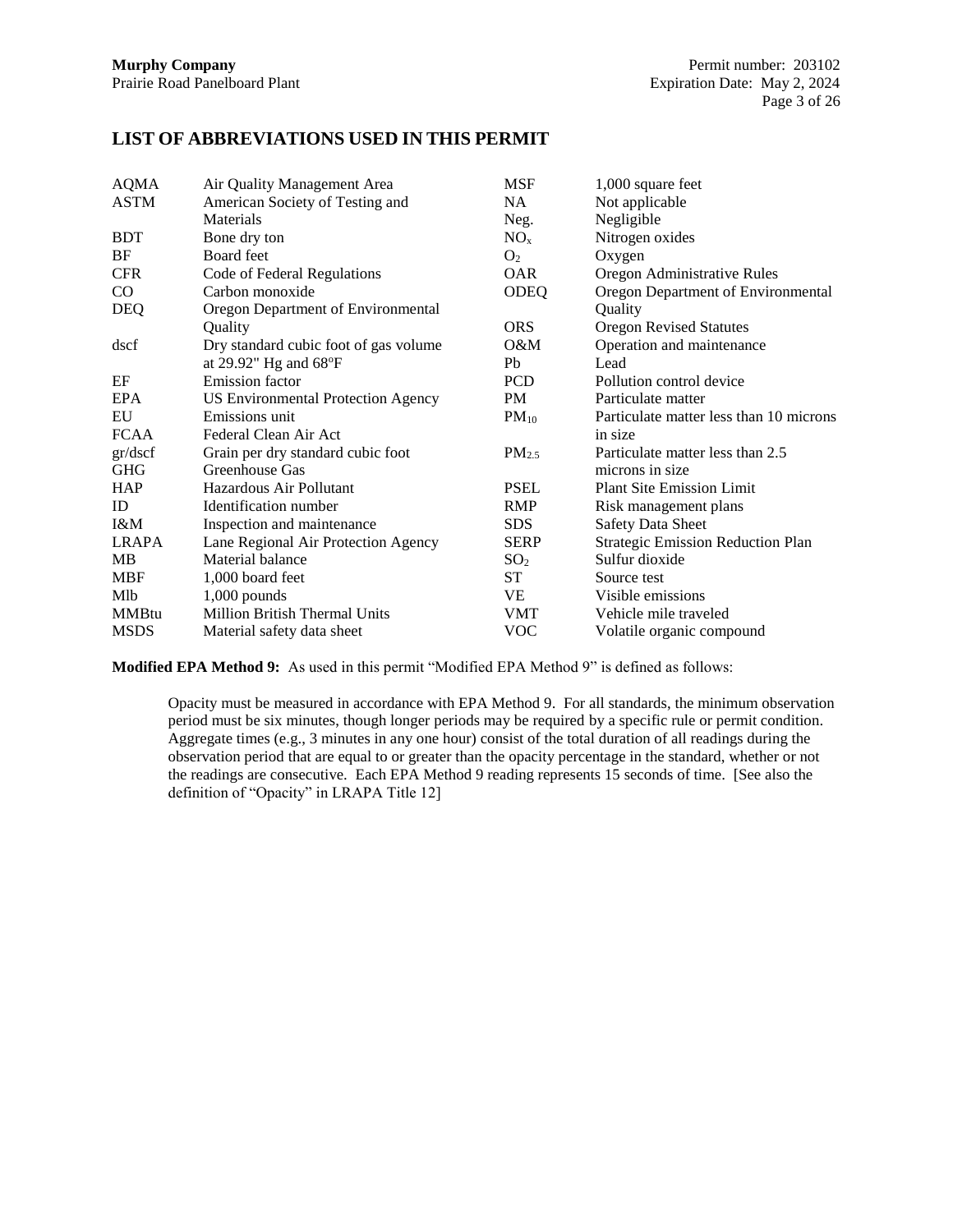## **PERMITTED ACTIVITIES**

- 1. Until such time as this permit expires or is modified or revoked, the permittee is allowed to discharge air contaminants from those processes and activities directly related to or associated with air contaminant source(s) in accordance with the requirements, limitations, and conditions of this permit. [OAR 340-218-0010, 340-218-0120(2) and LRAPA 34-180]
- 2. All conditions in this permit are federally enforceable, meaning that they are enforceable by LRAPA, EPA, and citizens under the Clean Air Act, except as specified below:
	- 2.a. Conditions [5,](#page-4-0) [6,](#page-4-1) G5, and G9 which are enforceable by LRAPA only. [OAR 340-218-0060]

## **EMISSIONS UNIT (EU) AND POLLUTION CONTROL DEVICE (PCD) IDENTIFICATION**

3. The emissions units regulated by this permit are the following: [OAR 340-218-0040]

#### **EU and PCD Identification**

| Emissions Unit                                                                                                                                                                          | EU ID                              | <b>Pollution Control</b><br>Device/Practice | PCD ID                           |
|-----------------------------------------------------------------------------------------------------------------------------------------------------------------------------------------|------------------------------------|---------------------------------------------|----------------------------------|
| <b>Veneer Drying Operations</b><br>Veneer Dryer #1<br>Veneer Dryer #2                                                                                                                   | $EU-01$<br>Packed-bed Wet Scrubber |                                             | <b>VDSC</b>                      |
| East Fuel Cell (EU-01 heat source)                                                                                                                                                      | $EU-01A$                           | Packed-bed Wet Scrubber                     | <b>VDSC</b>                      |
| Plywood Production<br>Hot Press #1 and #2                                                                                                                                               | $EU-02$                            | None                                        | NA.                              |
| Finishing Line<br>Painting and Coating Operations<br>Drying Ovens                                                                                                                       | $EU-03$                            | None                                        | NA                               |
| Wood Residuals Conveying System A<br>Core Saws<br><b>Skinner and Cutoff Saws</b><br><b>Sanding Lines</b><br>Groovers<br><b>Big Cyclone</b><br><b>Buffers</b><br>#2 Metering Bin Cyclone | EU-04                              |                                             | $Bag-1$ ,<br>Bag-2, and<br>Bag-3 |
| Wood Residuals Conveying System B<br>Metering Bin Cyclone                                                                                                                               | <b>EU-05</b>                       | Baghouse                                    | Bag-4                            |
| Paved and Unpaved Road Emissions                                                                                                                                                        | EU-07                              | None                                        | NA                               |
| West Fuel Cell                                                                                                                                                                          | <b>EU-08</b>                       | Dry ESP                                     | NA                               |
| Hogged Fuel Pile                                                                                                                                                                        | EU-09                              | <b>Enclosed Building</b>                    | NA.                              |
| Putty Patching Operations, VOC only                                                                                                                                                     | $EU-10$                            | None                                        | NA                               |
| <b>Aggregate Insignificant Emissions</b><br>#1 Natural Gas Boiler<br>#2 Natural Gas Boiler<br>Paper Cyclone<br>Sample Department Cyclone<br>Carpenter Shop Cyclone<br>Rubber Cyclone    | <b>EU-AGG</b>                      | None                                        | NA                               |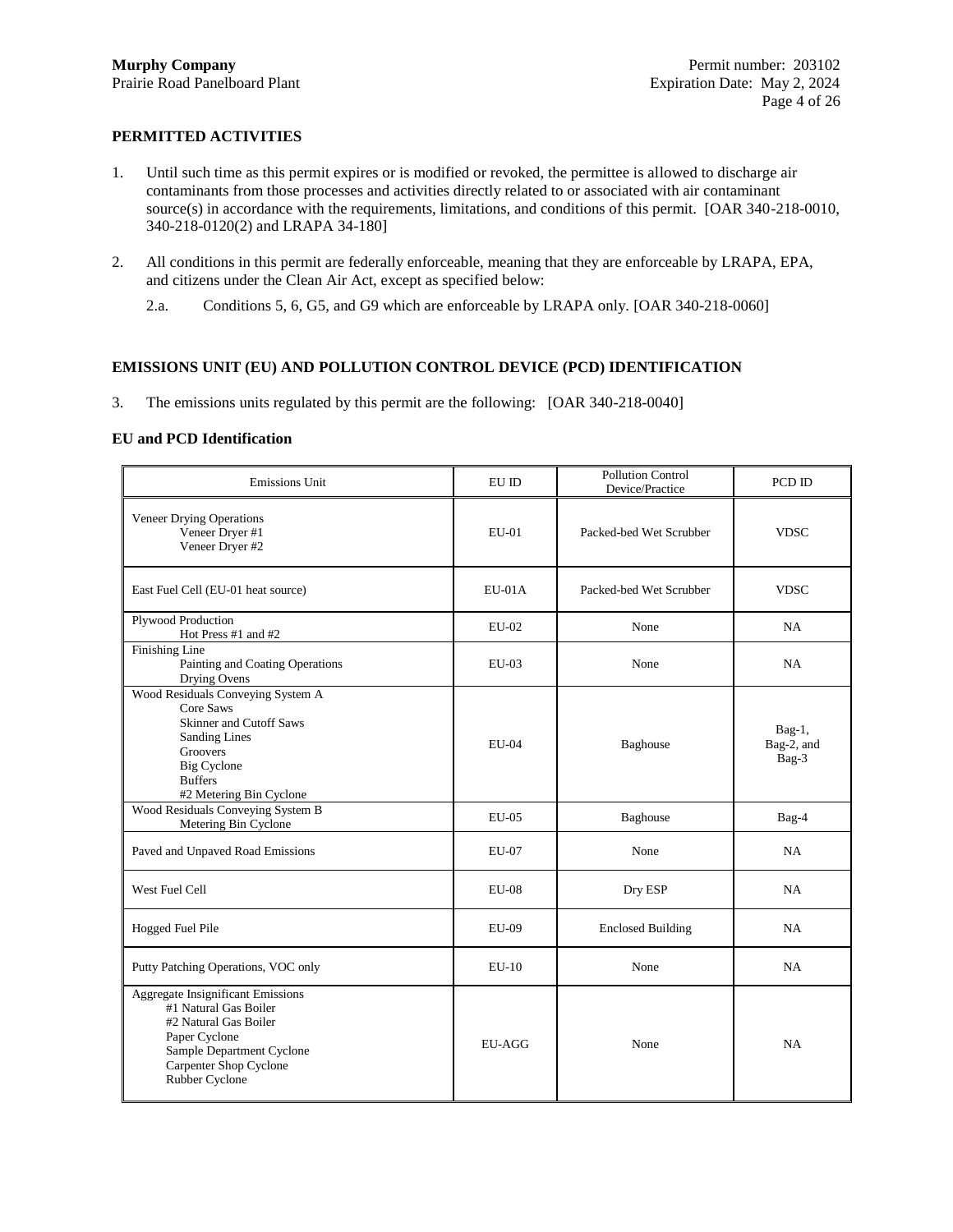## **EMISSION LIMITS AND STANDARDS**

The following table contains summaries of facility-wide applicable requirements other than the Plant Site Emission Limits (PSELs), along with the monitoring methods for the emissions units to which those requirements apply.

|                           |                     |                                      |                                               |                        | <b>Monitoring Requirements</b> |  |
|---------------------------|---------------------|--------------------------------------|-----------------------------------------------|------------------------|--------------------------------|--|
| Applicable<br>Requirement | Condition<br>Number | Pollutant/<br>Parameter              | Limit/Standard                                | Method                 | Condition<br>Number            |  |
| 48-015                    | 4                   | <b>Fugitive Dust</b>                 | minimize                                      | 1 & M<br>Recordkeeping | 22                             |  |
| 49-010                    |                     | Nuisance                             | no nuisance                                   | Recordkeeping          | 23                             |  |
| 32-055                    | 6                   | PM Fallout $>250$<br>microns         | no fallout                                    | 1 & M<br>Recordkeeping | 23                             |  |
| 51-015                    |                     | <b>SERP</b>                          | <b>Reduce Emissions</b>                       | Recordkeeping          | 25                             |  |
| $33-060(3)(a)(F)$         | 8                   | Concealment $&$<br>Masking           | Prohibited                                    | I&M<br>Recordkeeping   | 39                             |  |
| 40 CFR Part 68            | 9                   | <b>Risk Management</b><br>Plan       | Risk Management Plan                          | <b>NA</b>              | 9                              |  |
| $33-060(3)(b)$            | 10                  | $PM - Board$<br><b>Products Rule</b> | 1.0 lb PM per 1,000<br>square feet, 3/8"basis | <b>NA</b>              | 10.a                           |  |

#### **Facility-wide Emission Limits and Standards**

<span id="page-4-2"></span>4. The permittee must not allow any materials to be handled, transported, or stored; or a building, its appurtenances; or a road to be used, constructed, altered, repaired or demolished; or any equipment to be operated, without taking reasonable precautions to prevent particulate matter from becoming airborne. Such reasonable precautions must include, but not be limited to the following: [LRAPA 48-015].

- 4.a. Use, where possible, of water or chemicals for control of dust in the demolition of existing buildings or structures, construction operations, the grading of roads or the clearing of land;
- 4.b. Application of water or other suitable chemicals on unpaved roads, material stockpiles, and other surfaces which can create airborne dusts;
- 4.c. Full or partial enclosure of materials stockpiles in cases where application of water or other suitable chemicals is not sufficient to prevent particulate matter from becoming airborne;
- 4.d. Installation and use of hoods, fans and fabric filters to enclose and vent the handling of dusty materials;
- 4.e. Adequate containment during sandblasting or other similar operations;
- 4.f. The covering of moving, open-bodied trucks transporting materials likely to become airborne;
- 4.g. The prompt removal from paved streets of earth or other material which does or may become airborne.

#### **Nuisance Conditions**

- <span id="page-4-0"></span>5. The permittee must not cause or allow air contaminants from any source subject to regulation by LRAPA to cause a nuisance. [LRAPA 49-010]. This condition is only enforceable by LRAPA.
- <span id="page-4-1"></span>6. The permittee must not emit particulate matter which is greater than 250 microns in size at such duration or quantity as to create an observable deposition upon the real property of another person. [LRAPA 32-055] This condition is only enforceable by LRAPA.
- <span id="page-4-3"></span>7. In the event an Air Pollution Alert, Warning, or Emergency Episode is declared in the Eugene-Springfield area by LRAPA, the permittee must take the action appropriate to the episode condition as required by LRAPA 51- 015. The permittee must take action when the permittee first becomes aware of such declaration whether through news media, direct contact with LRAPA, or from other sources.
- <span id="page-4-4"></span>8. The permittee must not willfully cause or permit the installation or use of any means, such as dilution, which without resulting in a reduction in the total amount of air contaminants emitted, conceals emission of air contaminants which would otherwise violate the limits in this permit or LRAPA rules. [LRAPA 33- 060(3)(a)(F)]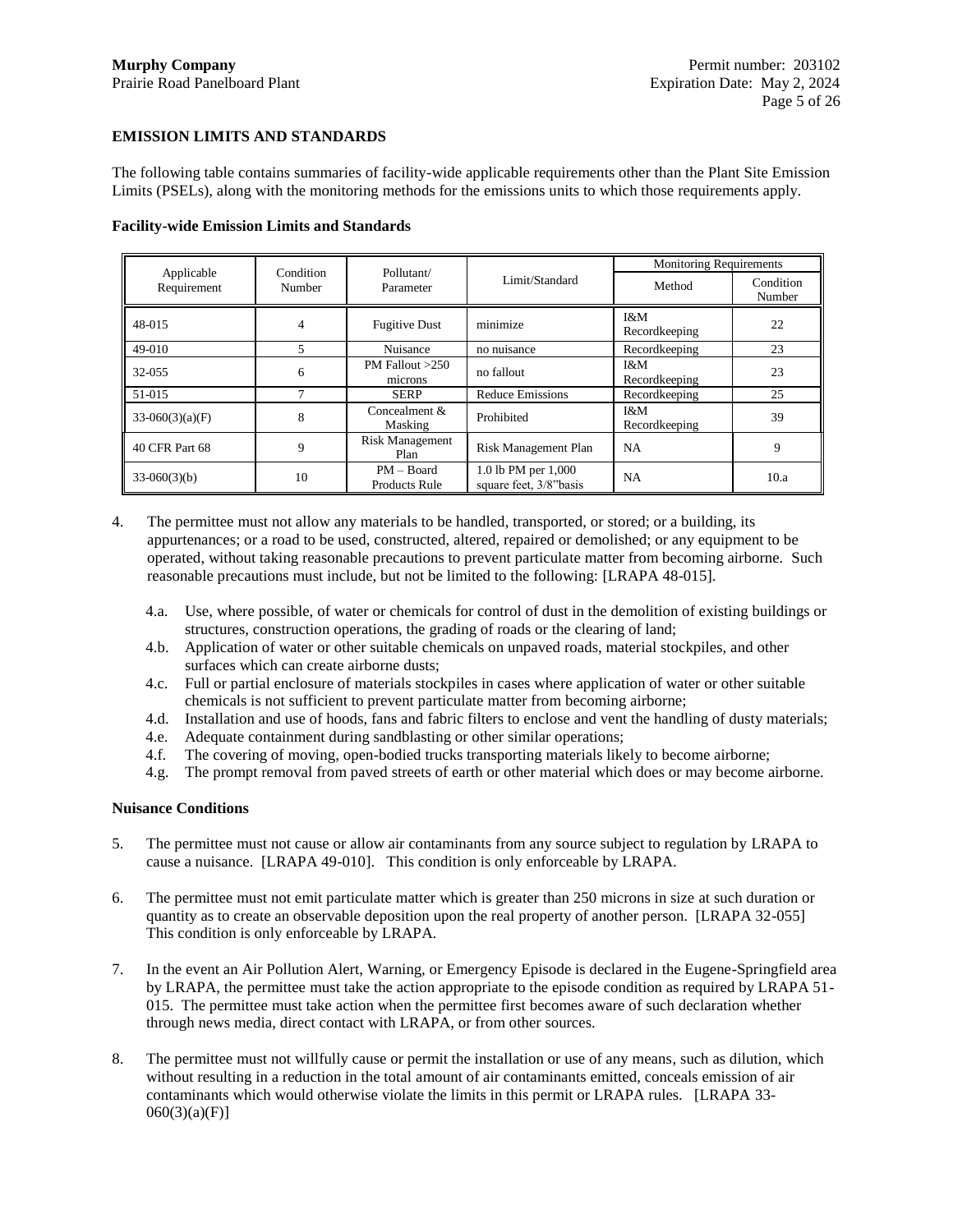#### **Accidental Release Prevention**

<span id="page-5-0"></span>9. Should this stationary source become subject to the accidental release prevention regulations in 40 CFR Part 68, then the permittee must submit a risk management plan (RMP) by the date specified in 40 CFR 68.10 and comply with the plan and all other applicable Part 68 requirements. [40 CFR Part 68]

#### **Board Products Rule**

- <span id="page-5-1"></span>10. The permittee must not cause to be emitted particulate matter from the plywood mill sources, including but not limited to, sanders, saws, presses, in excess of a total from all sources within the plant site of an average hourly emission rate (lb/hr) based on the maximum hourly production capacity of the facility times one (1.0) pound per 1000 square feet of production. Production is expressed in terms of 1000 square feet of plywood production on a 3/8 inch basis of finished product equivalent. The maximum hourly production capacity is the maximum production capacity for a typical operating shift divided by the number of hours in the operating shift. [LRAPA 33-060(3)(b)]
	- 10.a. Monitoring Requirement: The permittee must demonstrate compliance by performing the calculations required in Condition [32](#page-11-0) and summing the emissions from the affected sources as determined by emission factor calculations for a twenty-four hour period divided by 24. [LRAPA 33-060(3)(d)]

| Emissions                                        |                                       | Applicable<br>Pollutant/    |                  | <b>Monitoring Requirements</b> |                                                                                           |                                                    |                         |
|--------------------------------------------------|---------------------------------------|-----------------------------|------------------|--------------------------------|-------------------------------------------------------------------------------------------|----------------------------------------------------|-------------------------|
| Unit                                             | EU ID                                 | Requirement                 | Condition<br>No. | Parameter                      | Limit/Standard                                                                            | Method                                             | Condition<br>No.        |
|                                                  |                                       | $33-060(3)(a)(B)$           | 11               | Visible<br>Emissions           | 10% average opacity<br>20% maximum opacity                                                | <b>VE Periodic</b><br>Monitoring                   | 27                      |
|                                                  |                                       | $33-060(3)(a)(E)$           | 16               | O&M                            | Minimize emissions                                                                        | O&M<br>Recordkeeping                               | 27.c and 30             |
|                                                  | $EU-01$<br>and<br>$EU-01A$            | $33 -$<br>060(3)(a)(C)(i)   | 12.a             | <b>PM</b>                      | 0.75 lbs/msf 3/8" basis for fuel with<br>moisture content of 20% or less (by<br>weight)   | <b>Stack Testing</b><br>and<br>Recordkeeping       | 27.c, 29,<br>and 31     |
| Plywood Presses Veneer Dryers and East Fuel Cell |                                       | $33 -$<br>060(3)(a)(C)(ii)  | 12.b             | <b>PM</b>                      | 1.50 lbs/msf 3/8" basis for fuel with<br>moisture content greater than 20%<br>(by weight) | <b>Stack Testing</b><br>and<br>Recordkeeping       | 27.c, 29,<br>and 31     |
|                                                  | $EU-02-$<br><b>Hot Press</b><br>#1    | $32-010(2)$                 | 15               | Visible<br>Emissions           | 20% opacity, 3 min. in 60 min.                                                            | <b>VE Periodic</b><br>Monitoring                   | 27                      |
|                                                  | $EU-02-$<br><b>Hot Press</b><br>$\#2$ | $32-010(2)$                 | 15               | Visible<br>Emissions           | 20% opacity, 3 min. in 60 min.                                                            | <b>VE Periodic</b><br>Monitoring                   | 27                      |
|                                                  |                                       | $32-010(2)$                 | 15               | Visible<br>Emissions           | 20% opacity, 3 min. in 60 min.                                                            | <b>VE Periodic</b><br>Monitoring                   | 27                      |
| Residuals<br>Handling A                          | <b>EU-04</b>                          | $32-015(2)(b)(B)$           | 17               | <b>PM</b>                      | $0.14$ gr/dscf                                                                            | <b>Stack Testing</b><br>and<br>Recordkeeping       | 26 and 27               |
| Residuals<br>Handling B                          | <b>EU-05</b>                          | $32-010(2)$                 | 15               | Visible<br>Emissions           | 20% opacity, 3 min. in 60 min.                                                            | <b>VE Periodic</b><br>Monitoring                   | 27                      |
|                                                  |                                       | $32-015(2)(b)(B)$           | 17               | <b>PM</b>                      | $0.14$ gr/dscf                                                                            | Recordkeeping                                      | 26 and 27               |
| Roads                                            | <b>EU-07</b>                          | 48-015                      | 15               | Fugitive<br>Emissions          | Minimize                                                                                  | <b>VE Periodic</b><br>Monitoring                   | 22                      |
|                                                  |                                       | $32-010(2)$                 | 15               | Visible<br>Emissions           | 20% opacity, 3 min. in 60 min.                                                            | VE Periodic<br>Monitoring                          | 27                      |
| West Fuel Cell                                   | <b>EU-08</b>                          | $32-020(1)(a)$              | 13               | <b>PM</b>                      | 0.10 gr/scf exhaust gas corrected to<br>12% CO <sub>2</sub>                               | <b>Stack Testing</b><br>and<br>Recordkeeping       | 27                      |
|                                                  |                                       | 40 CFR 63<br>Subpart JJJJJJ | 37               | <b>HAPs</b>                    | <b>Biennial Tune-up</b>                                                                   | <b>Biennial Tune-</b><br>up Records and<br>Reports | 37.b37.c.<br>37.d, 37.e |

#### <span id="page-5-2"></span>**Emissions Unit Specific Emission Limits and Standards**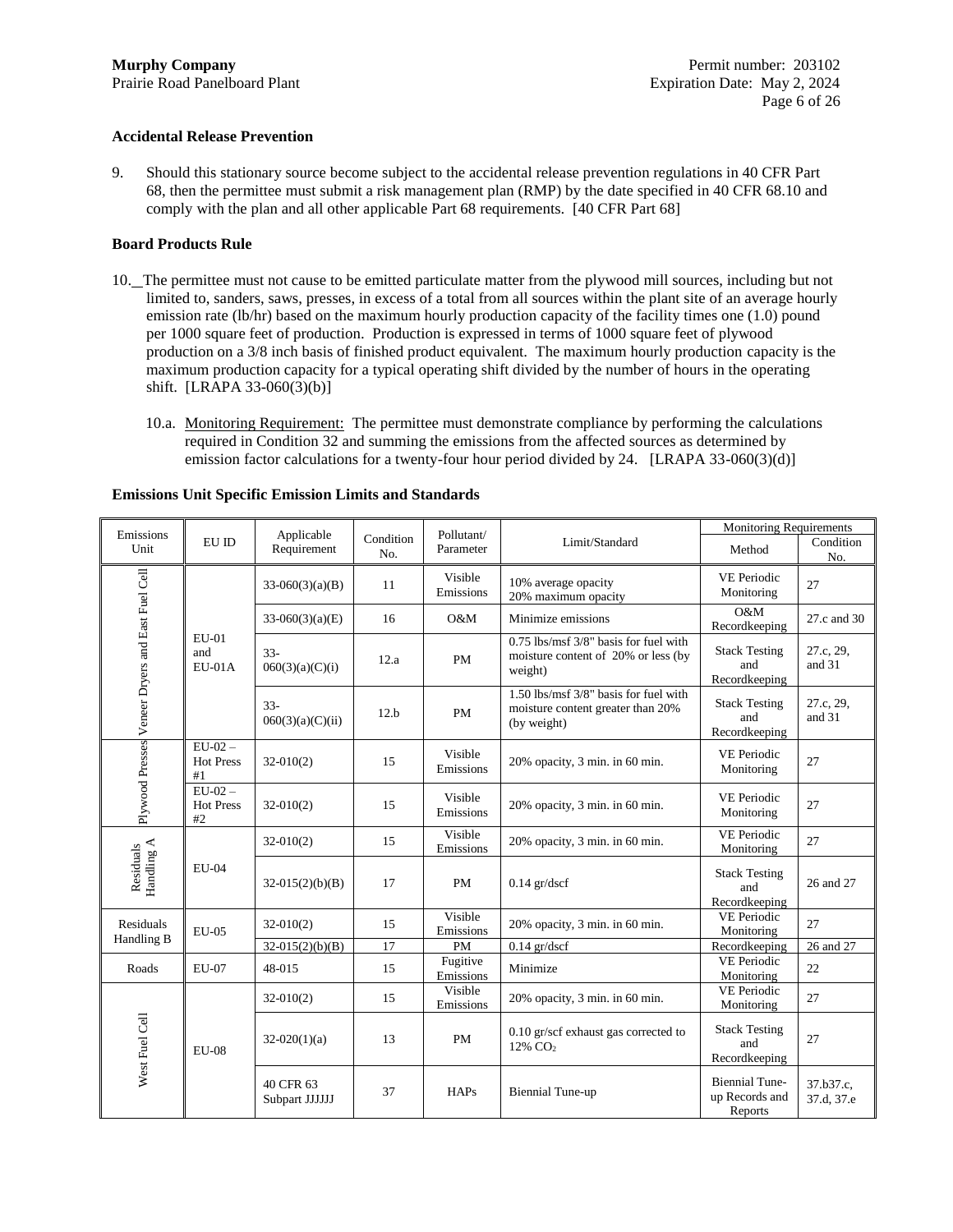| Emissions                  |       | Applicable  |                  | Pollutant/            |                | <b>Monitoring Requirements</b> |                  |
|----------------------------|-------|-------------|------------------|-----------------------|----------------|--------------------------------|------------------|
| Unit                       | EU ID | Requirement | Condition<br>No. | Parameter             | Limit/Standard | Method                         | Condition<br>No. |
| <b>Hogged Fuel</b><br>Pile | EU-09 | 48-015      | 15               | Fugitive<br>Emissions | Minimize       | VE Periodic<br>Monitoring      | 22               |

- <span id="page-6-0"></span>11. The permittee must not operate any veneer dryer such that visible air contaminants emitted from any dryer stack or emission point exceeds:
	- 11.a. A daily average operating opacity of 10% on more than two days within any12-month period, with the days separated from each other by at least 30 days, as measured by EPA Method 9. [LRAPA  $33-060(3)(a)(B)(i)$
	- 11.b. A maximum opacity of 20% at any time as measured by EPA Method 9. [LRAPA 33-060  $(3)(a)(B)(ii)]$
- <span id="page-6-7"></span><span id="page-6-2"></span>12. Particulate emissions from each veneer dryer (EU-01) must not exceed:
	- 12.a. 0.75 pounds per 1,000 square feet of veneer dried (3/8" basis) at maximum production for units using fuel which has a moisture by weight of 20% or less on a weight basis as measured by ASTM D442-84, and [LRAPA 33-060(3)(a)(C)(i)],
	- 12.b. 1.50 pounds per 1,000 square feet of veneer dried (3/8" basis) at maximum production for units using fuel which has a moisture content by weight of greater than 20% on a weight basis as measured by ASTM D442-84. [LRAPA 33-060(3)(a)(C)(ii)]
- <span id="page-6-6"></span><span id="page-6-3"></span>13. To determine compliance with Condition [12,](#page-6-7) particulate emissions must be measured/monitored in accordance with Condition[s 27.c,](#page-10-0) [28,](#page-10-4) [29](#page-10-2) and [31.](#page-10-3) [LRAPA 35-0160]
- 14. The permittee must not cause or allow the emission of particulate matter in excess of 0.10 grain per standard cubic foot, corrected to 12% CO2, from emissions units West Fuel Cell (EU-08). [LRAPA 32-030(1)(a)] PM emissions must be measured in accordance with Condition [27.](#page-9-2)
- <span id="page-6-4"></span>15. The permittee must not cause or allow the emissions of any air contaminant into the atmosphere from emissions units Plywood Presses (EU-02), Wood Residuals Conveying Systems (EU-04 and 05), or West Fuel Cell (EU-08), , for a period or periods aggregating more than three (3) minutes in any one (1) hour which is equal to or greater than 20% opacity, excluding uncombined water. [LRAPA 32-010(2)] Visible emissions must be measured in accordance with Conditions [22](#page-8-0) an[d 27.](#page-9-2)
- <span id="page-6-1"></span>16. Each veneer dryer, emissions unit Veneer Dryers (EU-01), must be maintained and operated at all times such that air contaminant generating processes and all contaminant control equipment must be at full efficiency and effectiveness so that the emission of air contaminants are kept at the lowest practicable levels. [LRAPA 33- 060(3)(a)(E)]
	- 16.a. The permittee must inspect all veneer dryers (EU-01) for fugitive emissions in accordance with an inspection and maintenance  $(I\&M)$  plan. The I&M plan must be reviewed at least once every 12 months and revised for any necessary changes as determined by maintenance personnel. [LRAPA 32-007]
	- 16.b. The permittee must take corrective action anytime the inlet Packed Bed Scrubber gas temperature on the veneer dryers (EU-01) is equal to or exceeds 165˚F. [LRAPA 32-007] Variances from the action level range are not considered violations of this permit as long as the permittee takes corrective action to regain the range in a timely manner.
- <span id="page-6-5"></span>17. The permittee must not cause or allow the emission of any particulate matter from the Wood Residuals Conveying System (EU-04  $\&$  05) in excess of 0.14 grains per dry standard cubic foot. [LRAPA 32- $015(2)(b)(B)$  Particulate matter emissions must be measured in accordance with Conditions [21](#page-8-1) and [28.](#page-10-4)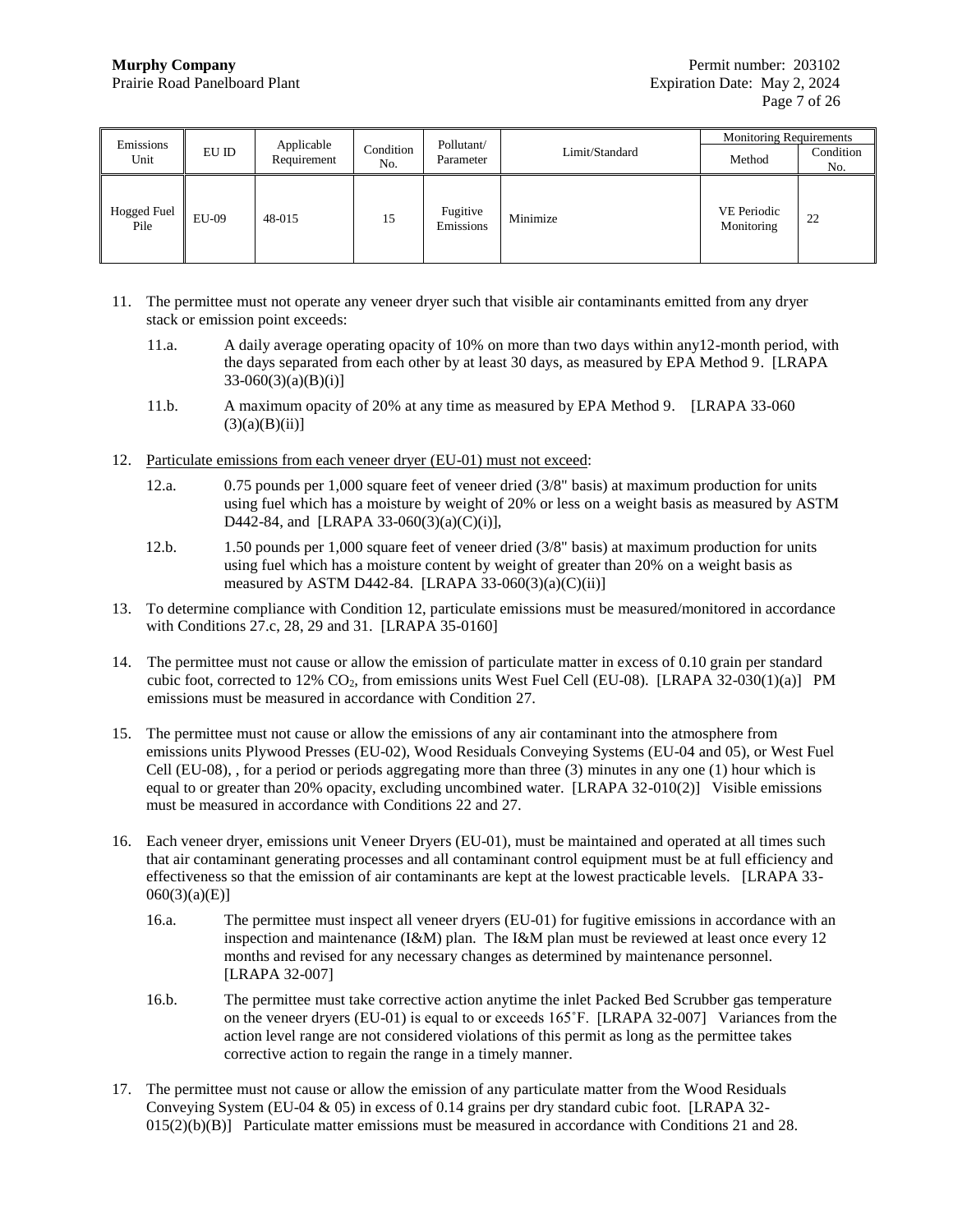## **Insignificant Activities Requirements**

- <span id="page-7-0"></span>18. LRAPA acknowledges that insignificant emissions units (IEUs) identified by rule as either categorically insignificant activities or aggregate insignificant emissions as defined in LRAPA Title 12 exist at facilities required to obtain an Oregon Title V Operating Permit. IEUs must comply with all applicable requirements. In general, the requirements that could apply to IEUs are incorporated as follows:
	- 18.a. 32-010(2) 20% opacity for a period or periods aggregating more than three minutes in any hour for sources other than wood fired boilers.
	- 18.b.  $32-015(2)(b) 0.14$  gr/dscf for non-fugitive, non-fuel burning equipment installed, constructed, or modified on or after June 1, 1970 but prior to April 16, 2015 if there are no representative compliance source tests.
	- 18.c.  $32-015(2)(c) 0.10$  gr/dscf for non-fugitive, non-fuel burning equipment installed, constructed, or modified after April 16, 2015).
	- 18.d. 32-030(1)(b) $\& (3)(b) 0.14$  gr/dscf for fuel burning equipment sources installed, constructed, or modified after June 1, 1970, but prior to April 16, 2015 if there are no representative compliance source tests. For fuel burning equipment that burns fuels other than wood, the emission results are corrected to 50% excess air.
	- 18.e.  $32-030(1)(c)\&(3)(b) 0.10$  gr/dscf for fuel burning equipment sources installed, constructed, or modified after April 16, 2015. For fuel burning equipment that burns fuels other than wood, the emission results are corrected to 50% excess air.
	- 18.f. 32-045 (process weight limit for non-fugitive, non-fuel burning process equipment)

Unless otherwise specified in this permit or an applicable requirement, LRAPA is not requiring any testing, monitoring, recordkeeping, or reporting for the applicable emissions limits and standards that apply to IEUs. However, if testing were performed for compliance purposes, the permittee would be required to use the test methods identified in the definitions of "opacity" and "particulate matter" in LRAPA Title 12 and perform the testing in accordance with the DEQ's Source Sampling Manual.

## **PLANT SITE EMISSION LIMITS (PSELs)**

<span id="page-7-1"></span>19. The plant site emissions must not exceed the following limits for any 12 consecutive calendar month period: [LRAPA 42-0040, 42-0041, 42-0043, 42-0045]

|                 | <b>PSEL</b>                      | Unassigned<br>Emissions | <b>Monitoring Requirements</b> |                         |  |
|-----------------|----------------------------------|-------------------------|--------------------------------|-------------------------|--|
| Pollutant       | (tons/yr)                        | (tons/yr)               | Method                         | <b>Permit Condition</b> |  |
| PM              | 33                               | 8                       | EF and I&M Recordkeeping       | 32                      |  |
| $PM_{10}$       | 33                               |                         | EF and I&M Recordkeeping       | 32                      |  |
| $PM_{2.5}$      | 14                               | 15                      | EF and I&M Recordkeeping       | 32                      |  |
| $\rm CO$        | 172                              | $\Omega$                | EF Recordkeeping               | 32                      |  |
| NO <sub>x</sub> | 48                               | $\Omega$                | EF Recordkeeping               | 32                      |  |
| SO <sub>2</sub> | 39                               | $\Omega$                | EF & MB Recordkeeping          | 32                      |  |
| <b>VOC</b>      | 50                               | 40                      | EF and MB Recordkeeping        | 32                      |  |
| <b>HAPs</b>     | $9$ –single HAP<br>24-total HAPs | NA                      | EF Recordkeeping               | 36                      |  |
| <b>GHG</b>      | 74,000                           | $\Omega$                | <b>Annual Reporting</b>        | 45                      |  |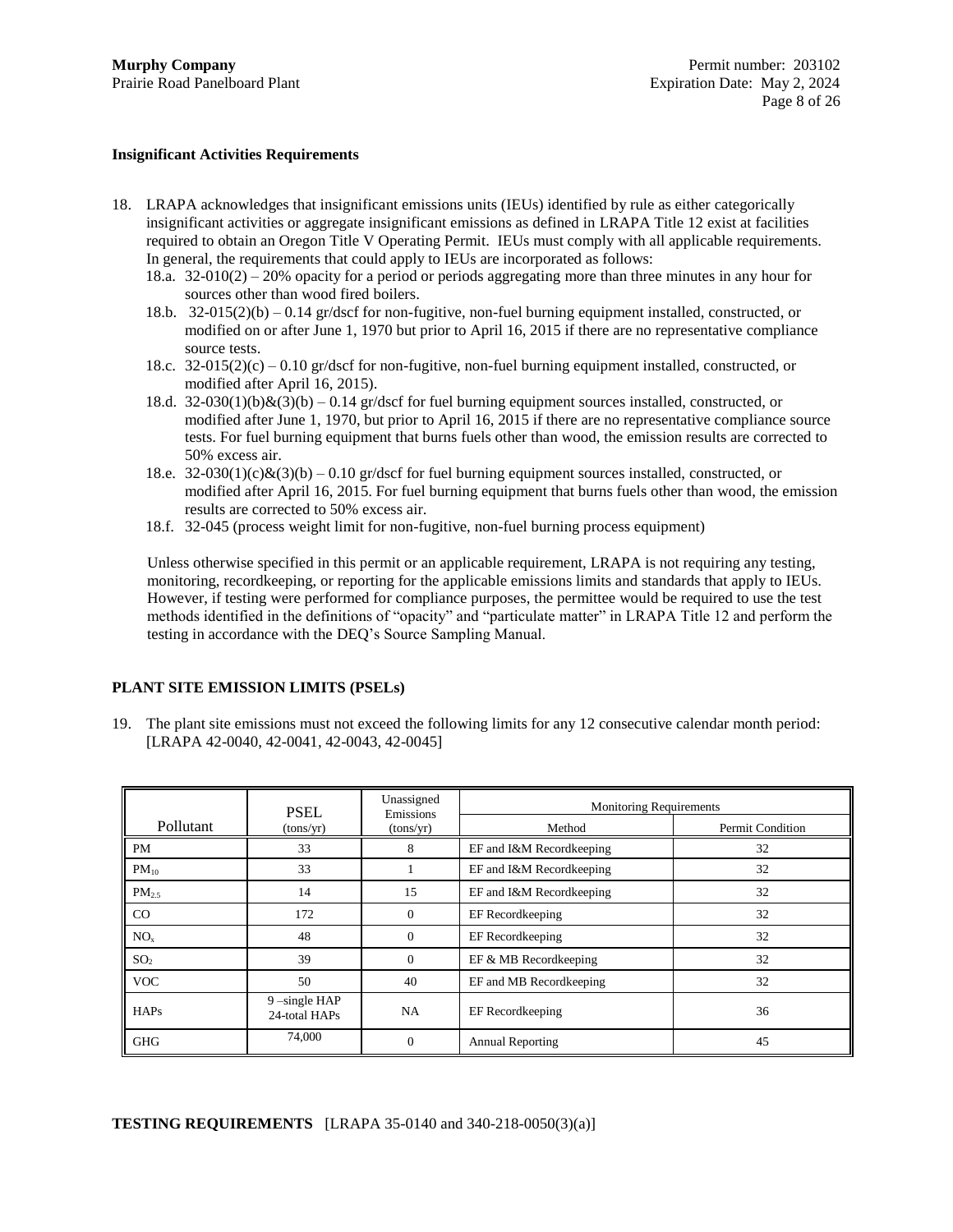- <span id="page-8-2"></span>20. Unless otherwise specified in this permit, the permittee must conduct all testing in accordance with the DEQ's *Source Sampling Manual*. [LRAPA 35-0140 and 35-0160]
	- 20.a. Only regular operating staff may adjust the processes or emission control device parameters during a compliance source test or within the two (2) hours prior to the tests. Any operating adjustments made during a compliance source test, which are a result of consultation during the tests with source testing personnel, equipment vendors, or consultants, may render the source test invalid.
	- 20.b. Unless otherwise specified by a permit condition, all compliance source tests must be performed at levels that equal or exceed 90 % of the normal maximum operating rate. For the purposes of this permit, the normal maximum operating rate is defined as the 90th percentile of the average hourly operating rates during a 12-month period immediately preceding the source test.
	- 20.c. Each source test must consist of at least three (3) test runs and the emissions results must be reported as the arithmetic average of all valid test runs. There must be at least two (2) valid test runs for demonstrating compliance with the emission limit or standard.
	- 20.d. Source test reports, prepared in accordance with the DEQ's *Source Sampling Manual*, must be submitted to LRAPA within 60 days of completing any required source test, unless a different time period is approved in the source test plan submitted prior to the source test.
- <span id="page-8-1"></span>21. Within twelve (12) months of the permit expiration date the permittee the permittee must conduct emission factor verification tests in accordance with the DEQ Source Sampling Manual and the testing requirements specified in Condition [20](#page-8-2) for the emission units/emission factors identified in Condition [33.](#page-12-0) [LRAPA 35-0140 and 35-0160]
	- 21.a. The compliance testing required for the West Fuel Cell (EU-08) may be used to satisfy this requirement in full or in part.
	- 21.b. The permittee must notify LRAPA at least 15 days prior to conducting any emission factor verification tests by submitting a source test plan in accordance with the DEQ's Source Sampling Manual.
	- 21.c. The permittee must submit a summary of all emission factor verification tests to LRAPA within 60 days of any test. The summary must include the following information: emission unit and monitoring point identification; emission results in pounds per hour and emission factor units; process parameters during the test (e.g., material throughput, steam production, etc.); and control device operating parameters.
	- 21.d. The emissions factors listed in Conditio[n 33](#page-12-0) are not enforceable limits unless otherwise specified in this permit. Compliance with PSELs must only be determined by the calculations contained in Condition [32](#page-11-0) of this permit using the monitored parameters recorded during the reporting period and the emission factors contained in Condition [33.](#page-12-0)

## **MONITORING REQUIREMENTS** [OAR 340-218-0050(3)(a) and 40 CFR Part 64]

## **Facility-wide Monitoring:**

- <span id="page-8-0"></span>22. At least once each week for a minimum period of 30 minutes, the permittee must visually survey the facility for any sources of excessive fugitive emissions. For the purpose of this survey, excessive emissions are considered to be any visible emissions that leave the plant site boundaries for more than 18 seconds in a sixminute period. The person conducting the observation must follow the procedures of EPA Method 22. If visible emissions are identified, the permittee must: [OAR 340-218-0050(3)(a)]
	- 22.a. immediately take corrective action to minimize the fugitive emissions including but not limited to those actions identified in Condition [4,](#page-4-2) or
	- 22.b. develop an LRAPA-approved fugitive emission control plan upon request by LRAPA and implement the plan whenever fugitive emissions leave the property for more than 18 seconds in a six-minute period;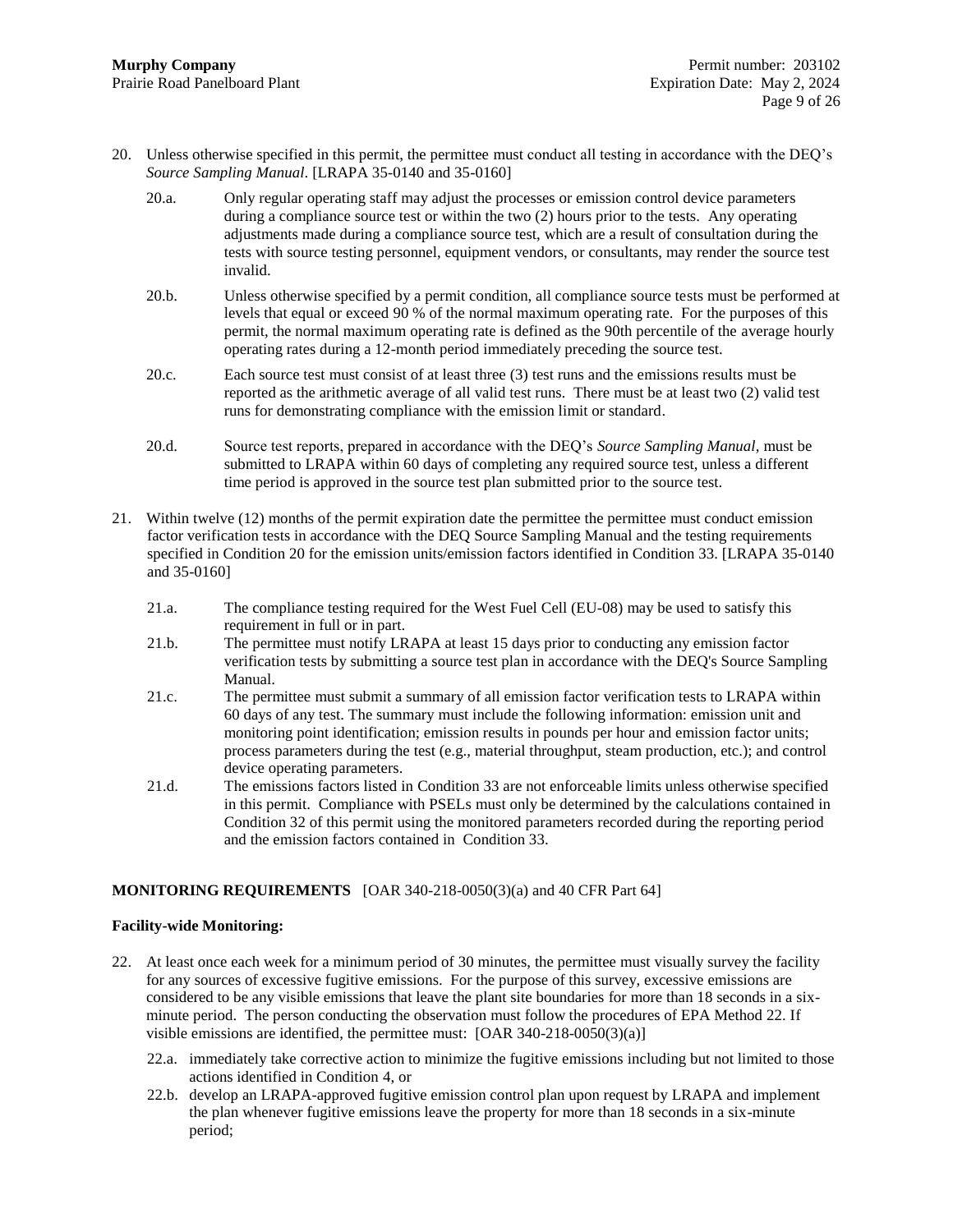- 22.c. the permittee must maintain records of the fugitive emissions surveys, corrective actions (if necessary), and/or the results of any EPA Method 22 tests.
- <span id="page-9-0"></span>23. The permittee must maintain a log of each nuisance complaint received by the permittee during the operation of the facility. Documentation must include date of contact, time of observed nuisance condition, description of the nuisance condition, location of receptor, status of plant operation during the observed period, and time of response to complainant. A plant representative must immediately investigate the condition following the receipt of the nuisance complaint and a plant representative must provide a response to the complainant within 24 hours, if possible. This condition is enforceable by LRAPA [OAR 340-218-0050 (3)(a)]
- 24. The permittee must maintain records of all permit related documents and application materials pertaining to emissions of air contaminants. [OAR 340-218-0050(3)(a)]
- <span id="page-9-1"></span>25. The permittee must maintain records of air pollution episodes and emission reduction actions taken in a maintenance log for monitoring pertaining to Condition [7.](#page-4-3) [OAR 340-218-0050(3)(a)]
- <span id="page-9-3"></span>26. Monitoring Requirement (Compliance Assurance Monitoring). In order to demonstrate continuous compliance with the PM grain loading and process weight limits in Conditions [17](#page-6-5) and [18,](#page-7-0) the permittee must operate the baghouses used to control PM emissions from Residuals Handling (EU-04 and 05) such that the pressure drop across any baghouse is not less than 0.5 inches nor greater than 8.5 inches of water column. The permittee must use the following compliance assurance methods: [OAR 340-218-0050(3)(a) and 40 CFR Part 64.3]
	- 26.a. *Once each day*, the permittee must monitor the pressure drop across the baghouses used to control PM emissions from Residuals Handling (EU-04 and 05).
	- 26.b. *Once each quarter*, the permittee must inspect the baghouses used to control PM emissions from EU 8 for wear, plugging, abrasion, and integrity of mechanical and ancillary systems.
	- 26.c. *Once each quarter*, the permittee must perform visible emissions survey in accordance with the Condition [27.](#page-9-2)
	- 26.d. The permittee must take corrective action to return to the highest reasonable efficiency and effectiveness, all air pollution control equipment and emission reduction processes that the regular inspections show to be operating at less than an optimum level or that the parametric monitoring shows deviations from the approved parameter action levels (0.5 to 8.5 inches of water column). The exceedance of a parameter action level must not itself be considered a violation of the emission limits in Conditions [17](#page-6-5) and [18.](#page-7-0) [LRAPA 32-007]
	- 26.e. The results of the Compliance Assurance monitoring and any repair activities must be recorded in a log.

## **Emissions Units Monitoring:**

- <span id="page-9-2"></span>27. The permittee must monitor visible emissions from emissions units Veneer Dryers (EU-01), Plywood Presses (EU-02), Residuals Handling (EU-04 and 05), and the West Fuel Cell (EU-08), in accordance with the following procedures, test methods, and frequencies: [OAR 340-218-0050(3)(a)]
	- 27.a. Modified EPA Method 9 must be used to determine opacity in accordance with the DEQ Source Sampling Manual. Prior notification and a pre-test plan are not required to be submitted to LRAPA for each test or survey conducted. Each observation period must be a minimum of six (6) minutes, unless any one (1) reading is greater than the emissions limit for the emissions unit, then the observation period must be a minimum of 60 minutes, or until a violation of the emissions standard has been documented, whichever is a shorter period.
	- 27.b. Visible emissions testing, using modified EPA Method 9, may be waived for emission units Veneer Dryers (EU-01), Plywood Presses (EU-02), Residuals Handling (EU-04 and 05), and the West Fuel Cell (EU-08), provided all of the following conditions are met:
		- 27.b.i. The permittee must conduct a 6-minute visible emissions survey of each emissions unit using EPA Method 22; and
		- 27.b.ii. Visible emissions, excluding condensed water vapor, from an individual monitoring point are not detected for more than 5% (18 seconds) of the survey time.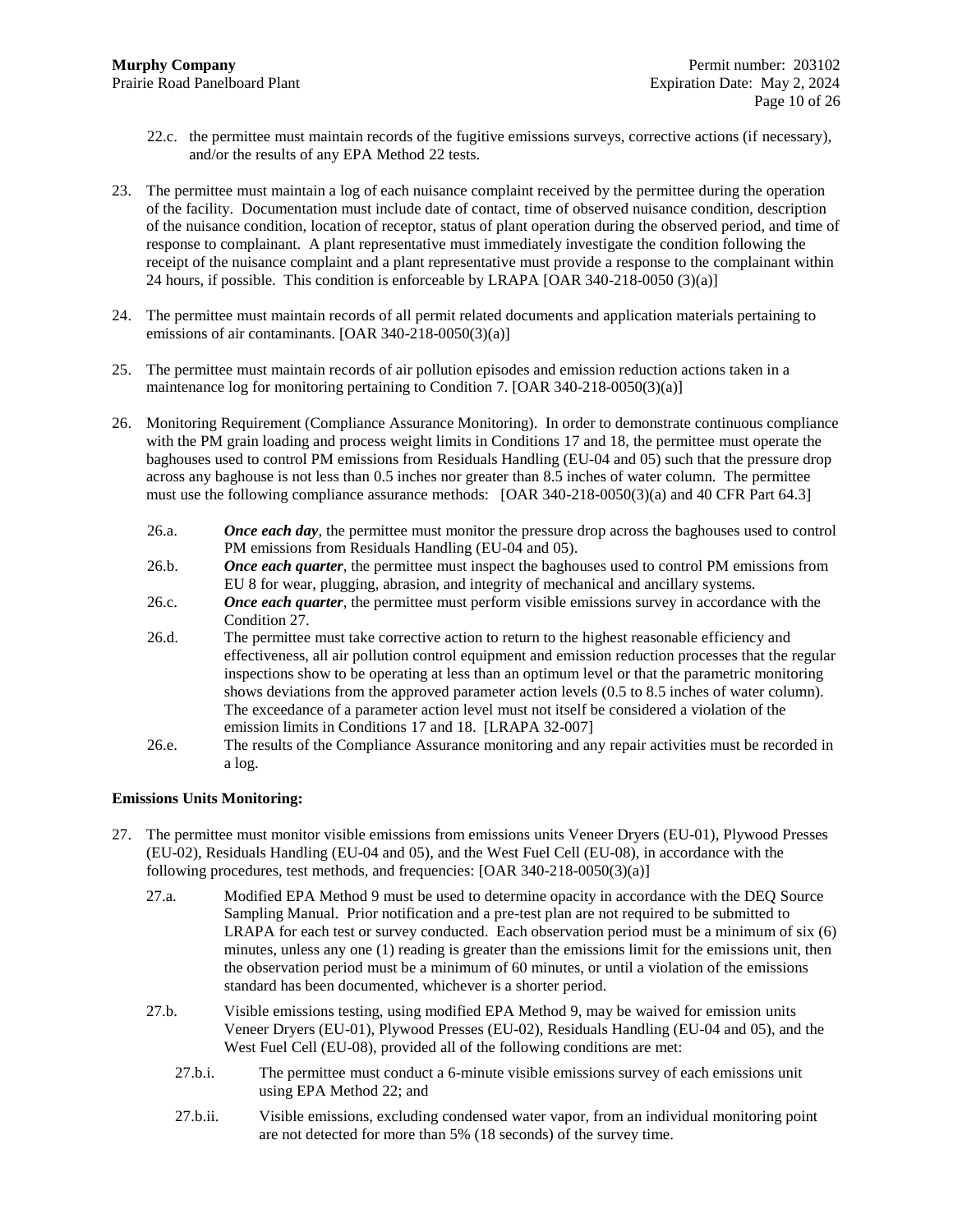- 27.b.iii. All visible emissions tests and surveys must be conducted during operating conditions that have the potential to create visible emissions.
- 27.b.iv. If the observer is unable to conduct the survey and/or EPA Method 9 tests due to visual interferences caused by other visible emissions sources (e.g., fugitive emissions during high wind conditions) or due to weather conditions such as fog, heavy rain, or snow, the observer must note such conditions on the data observation sheet and make at least three (3) attempts to conduct the surveys and/or tests at approximately 2-hour intervals throughout the day. The permittee must attempt to make the observations daily until a valid observation period is completed.
- <span id="page-10-0"></span>27.c. During each regularly scheduled maintenance outage of the West Fuel cell (EU-08), the permittee must inspect the Packed Bed Scrubber (VDSC) on the Veneer Dryers (EU-01) for physical degradation, including but not limited to missing spray nozzles that could affect the performance of the control device. The permittee must make all necessary repairs to the scrubber to ensure efficient operation. The results of the inspection and any repair activities must be recorded in a log.
- 27.d. For the West Fuel Cell (EU-08), the permittee must operate the ESP according to manufacturer's recommendations. At minimum, weekly measurement must be taken and recorded to monitor ESP operations. The measurements must include at a minimum, DC voltage and amperage readings of the ESP power supply. The values must be consistent with manufacturer's recommendation for good operations. These measurements must be kept on file for a period of at least five (5) years and be available to LRAPA for review. Variances from the established action levels are not considered violations of this permit as long as the permittee takes corrective action to regain the range in a timely manner.
- <span id="page-10-4"></span>28. For emissions unit Veneer Dryers (EU-01), the permittee must monitor and record the gas temperature at the scrubber inlet each operating day. The temperature monitoring device must be installed, operated, maintained, and calibrated in accordance with the manufacturer's written instructions. [OAR 340-218-0050(3)(a)]
	- 28.a. Monitoring for the action level for Veneer Dryers (EU-01) identified in Conditio[n 28](#page-10-4) must be less than 165˚F. If at any time the temperature reaches 165˚F or higher, the permittee must take action as described in Condition [28.b.](#page-10-5)
	- 28.b. The permittee must record any exceedance of action level noted during the monitoring required by this condition and take immediate corrective action to return dryers and scrubbers to highest and best practicable treatment control. The corrective action must be recorded in a log. Variances from the established action levels are not considered violations of this permit as long as the permittee takes corrective action to regain the range in a timely manner.
- <span id="page-10-5"></span><span id="page-10-2"></span>29. Monitoring of Conditions [12.a](#page-6-2) an[d 12.b](#page-6-3) pertaining to emissions unit Veneer Dryers (EU-01) must be considered fulfilled by permanent routing of emissions unit Veneer Dryers (EU-01) emissions through the scrubber (VDSC). [OAR 340-218-0050(3)(a)]
- <span id="page-10-1"></span>30. Inspection and maintenance activity of Veneer Dryers (EU-01) must be recorded on inspection and maintenance forms. [OAR 340-218-0050(3)(a)]
- <span id="page-10-3"></span>31. For emissions units Veneer Dryers (EU-01), Plywood Presses (EU-02), and Residuals Handling (EU-04 and 05), the permittee must monitor the production and material usage. The permittee must maintain the following records at a minimum: [OAR 340-218-0050(3)(a)]
	- 31.a. Daily and annual square feet dried in Veneer Dryers (EU-01) (square feet (3/8"));
	- 31.b. Daily and annual throughput of Plywood Presses (EU-02) (MSF 3/8" basis); and
	- 31.c. Hours of operation for Residuals Handling (EU-04 and 05).

## **Plant Site Emission Limits Monitoring:**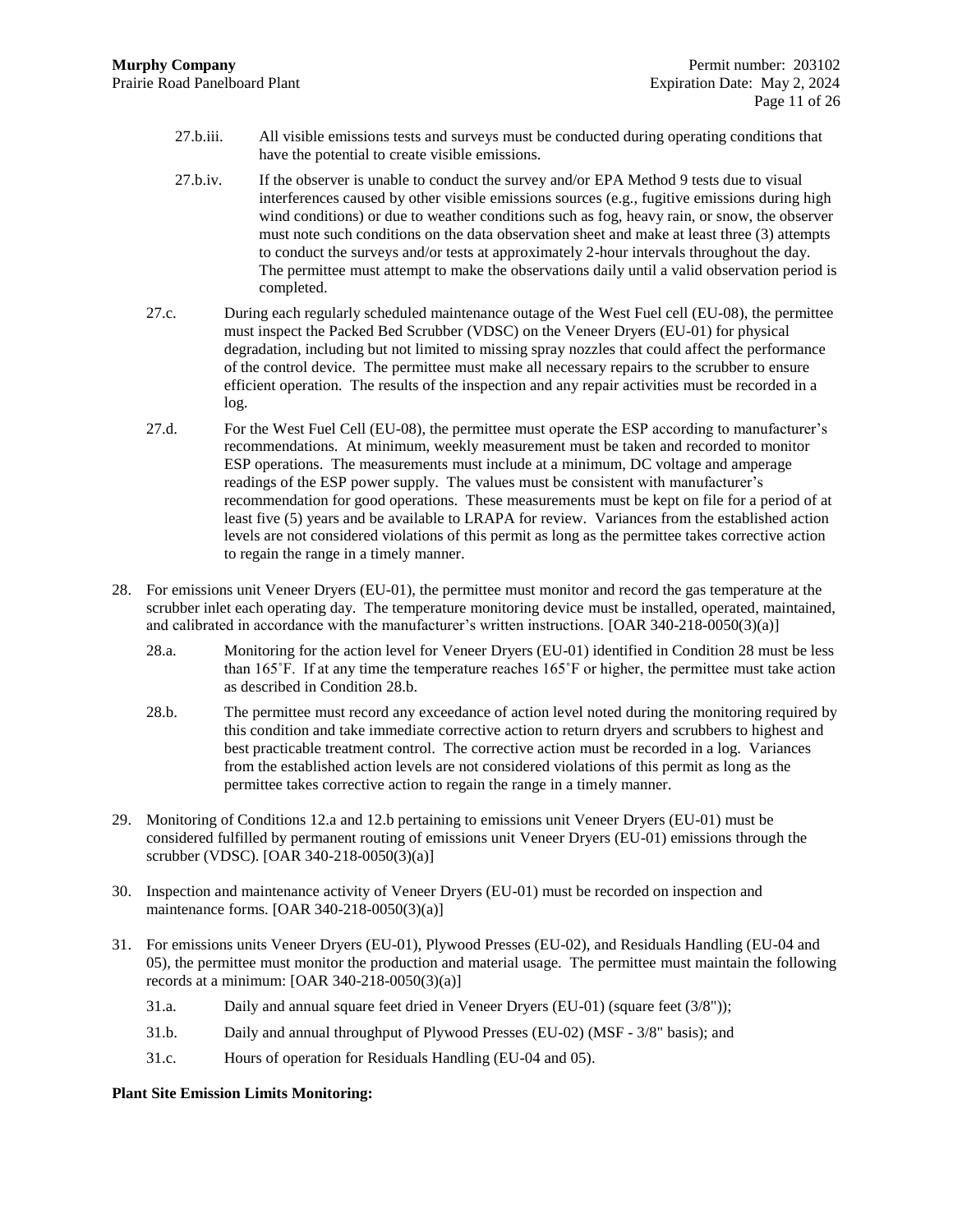- <span id="page-11-0"></span>32. The permittee must determine compliance with the PSELs, except GHGs, using the following monitoring and calculation procedures: [LRAPA 35-0140 and 35-0160]
	- 32.a. The permittee must monitor and maintain records of the following process parameters:

| Emissions Unit(s)                   | Process Parameter                                | Units                                | Measurement<br>Frequency |
|-------------------------------------|--------------------------------------------------|--------------------------------------|--------------------------|
| Veneer Dryers<br>$(EU-01)$          | Veneer Dried<br>Square Footage & Thickness       | 1000 Square Feet<br>(MSF 3/8" basis) | Daily                    |
| East Fuel Cell<br>$(EU-01A)$        | Wood Fuel Used                                   | <b>Tons</b>                          | Weekly                   |
| <b>Plywood Presses</b><br>$(EU-02)$ | Plywood Production<br>Square Footage & Thickness | 1000 Square Feet<br>(MSF 3/8" basis) | Daily                    |
| Finishing Line<br>$(EU-03)$         | Finishing Line<br>Material Usage & SDS           | Gallons                              | Monthly                  |
| Residuals Conveying (EU-04)         | Conveying System A                               | Hours of Operation                   | Per Shift                |
| Residuals Conveying (EU-05)         | Conveying System B                               | Hours of Operation                   | Per Shift                |
| <b>Road Emissions</b><br>(EU-07)    | <b>Unpaved Road Emissions</b>                    | VMT*                                 | Annual                   |
| West Fuel Cell<br>$(EU-08)$         | Wood Fuel Used                                   | Tons                                 | Weekly                   |
| Hogged Fuel Pile<br>(EU-09)         | Bone Dry Tons stored                             | <b>BDT</b>                           | Monthly                  |
| <b>Putty Patching</b><br>$(EU-10)$  | Material Usage                                   | Gallons                              | Monthly                  |

<span id="page-11-1"></span>**PSEL Recordkeeping Requirements**

VMT may be estimated based on previous year VMT ratio to production.

- 32.b. The permittee must determine compliance with the PSELs, except GHGs by calculating annual emissions for each emissions units using in the following formula, the process parameters measured in Condition [32](#page-11-0).a, and the emission factors listed in 36.c.
	- $E = \sum P_{eu} x E f_{eu} x K$ <br>E = pollutant emissions
		- $=$  pollutant emissions (tons/yr);
	- $P_{eu}$  = process parameter identified in Condition [32;](#page-11-0)
	- $Ef_{eu}$  = emission factor identified for each emissions unit and pollutant in Condition [32;](#page-11-0) and
	- $K =$  conversion constant (1 ton/2000 lbs for annual emissions calculations).
- 32.c. The emission factors to be used in Condition [32.a](#page-11-1) for calculating the annual emissions to demonstrate compliance with the PSEL are displayed in Conditio[n 33](#page-12-0) below.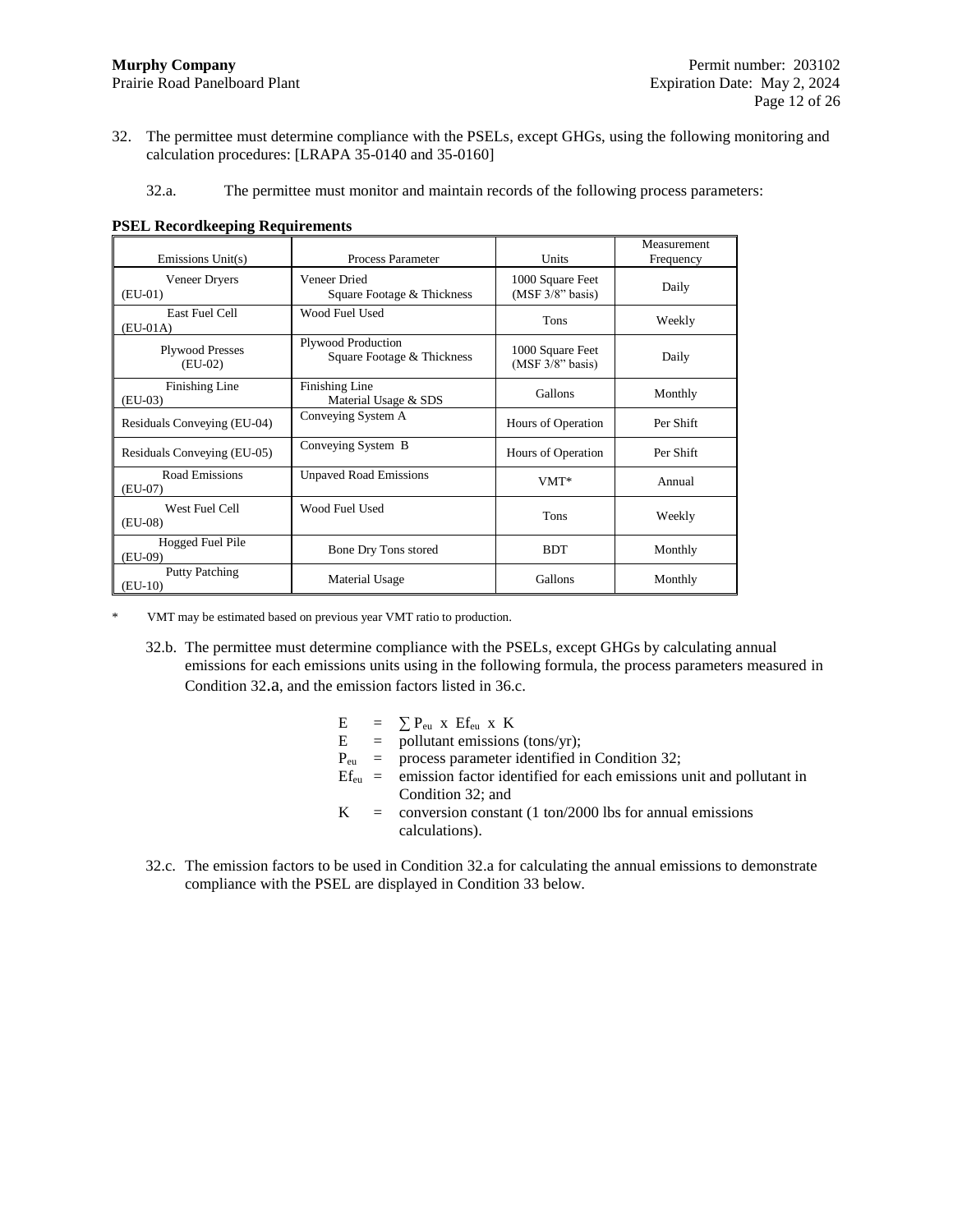<span id="page-12-0"></span>33. The permittee must use the following emission factors to estimate emissions in accordance with Condition [32:](#page-11-0) [LRAPA 35-0160]

| Emissions                                                                   |                                   | Process                        | Emission | Emission            |            | <b>Emission Factor Verification Testing</b>                                                                                                                                                                  |           |
|-----------------------------------------------------------------------------|-----------------------------------|--------------------------------|----------|---------------------|------------|--------------------------------------------------------------------------------------------------------------------------------------------------------------------------------------------------------------|-----------|
| Unit(s)                                                                     | Pollutant                         | Parameters                     | Factor   | <b>Factor Units</b> | Yes/No     | <b>Test Method</b>                                                                                                                                                                                           | Frequency |
|                                                                             | $PM/PM_{10}$                      | Veneer Dried                   | 0.423    | lb/msf(3/8")        | No         | ODEQ Method 7                                                                                                                                                                                                | NA        |
|                                                                             | $PM_{2.5}$                        | Veneer Dried                   | 0.106    | lb/msf(3/8")        | No         | N/A                                                                                                                                                                                                          | N/A       |
|                                                                             | CO                                | Veneer Dried                   | 1.77     | lb/msf $(3/8")$     | ${\rm No}$ | EPA Method 10                                                                                                                                                                                                | <b>NA</b> |
|                                                                             | NO <sub>X</sub>                   | Veneer Dried                   | 0.406    | lb/msf $(3/8")$     | $\rm No$   | EPA Method 7E                                                                                                                                                                                                | NA        |
|                                                                             | SO <sub>2</sub>                   | Wood<br>Combustion             | 0.22     | lb/TON              | No         | NA                                                                                                                                                                                                           | NA        |
| Veneer<br><b>Dryers</b><br>$(EU-01)$ and<br>East Fuel<br>Cell (EU-<br>(01A) | <b>VOC</b>                        | Veneer Dried                   | 0.5561   | lb/msf(3/8")        | Yes        | EPA Method 25A<br>for VOC and<br>Method 320.<br><b>NCASI Method</b><br>CI/WP-98.01,<br><b>NCASI Method</b><br>IM/CAN/WP-<br>99.02, or NCASI<br>Method ISS/FP-<br>A105.01 for<br>formaldehyde and<br>methanol | Once/term |
|                                                                             | $PM/PM_{10}$                      | <b>Square Feet</b><br>Pressed  | 0.011    | lb/msf(3/8")        | No         | NA                                                                                                                                                                                                           | NA        |
|                                                                             | $PM_{2.5}$                        | <b>Square Feet</b><br>Pressed  | $0.01\,$ | lb/msf(3/8")        | No         | NA                                                                                                                                                                                                           | NA        |
| Plywood<br>Presses<br>$(EU-02)$                                             | <b>VOC</b>                        | <b>Square Feet</b><br>Pressed  | 0.1027   | lb/msf(3/8")        | Yes        | <b>EPA</b> Method for<br>VOC and Method<br><b>320, NCASI</b><br>Method CI/WP-<br>98.01, NCASI<br>Method<br>IM/CAN/WP-<br>99.02, or NCASI<br>Method ISS/FP-<br>A105.01 for<br>formaldehyde and<br>methanol    | Once/term |
| Finishing<br>Line<br>$(EU-03)$                                              | <b>VOC</b>                        | Annual<br>Emissions            | 3        | tons/yr             | No         | <b>Mass Balance</b>                                                                                                                                                                                          | NA        |
| Wood<br>Residuals                                                           | $PM/PM_{10}$<br>PM <sub>2.5</sub> | Msf(3/8")                      | 0.012    | lb/msf (3/8")       | No         | ODEQ Method 8                                                                                                                                                                                                | NA        |
| Conveying A<br>$(EU-04)$                                                    | <b>VOC</b>                        | Msf(3/8")                      | 0.014    | lb/msf(3/8")        | No         | NA                                                                                                                                                                                                           | NA        |
| Wood                                                                        | PM                                | Hours, 7,850<br>acfm           | $0.01\,$ | gr/secf             | No         | NA                                                                                                                                                                                                           | NA        |
| Residuals<br>Conveying B                                                    | $PM_{10}$                         | Hours, 7,850<br>acfm           | 0.01     | gr/secf             | No         | NA                                                                                                                                                                                                           | NA        |
| $(EU-05)$                                                                   | $PM_{2.5}$                        | Hours, 7,850<br>acfm           | 0.01     | gr/scf              | No         | NA                                                                                                                                                                                                           | NA.       |
|                                                                             |                                   | <b>VMT</b><br>Employees        | 0.385    | lbs/VMT             | No         | NA                                                                                                                                                                                                           | NA        |
|                                                                             | PM                                | <b>VMT</b><br>Shipping         | 4.385    | lbs/VMT             | No         | NA                                                                                                                                                                                                           | NA        |
| Roads                                                                       |                                   | <b>VMT</b><br>Employees        | 0.003    | lbs/VMT             | No         | NA                                                                                                                                                                                                           | NA        |
| $(EU-07)$                                                                   | $PM_{10}$                         | <b>VMT</b><br>Shipping         | 0.26     | lbs/VMT             | No         | NA                                                                                                                                                                                                           | NA.       |
|                                                                             |                                   | <b>VMT</b><br><b>Employees</b> | 0.003    | lbs/VMT             | No         | NA                                                                                                                                                                                                           | NA        |
|                                                                             | $\mathrm{PM}_{2.50}$              | <b>VMT</b><br>Shipping         | 0.26     | lbs/VMT             | No         | NA                                                                                                                                                                                                           | NA        |
| West Fuel<br>Cell                                                           | $PM/PM_{10}$                      | Wood<br>Combusted              | 0.39     | lb/ton              | No         | NA                                                                                                                                                                                                           | NA        |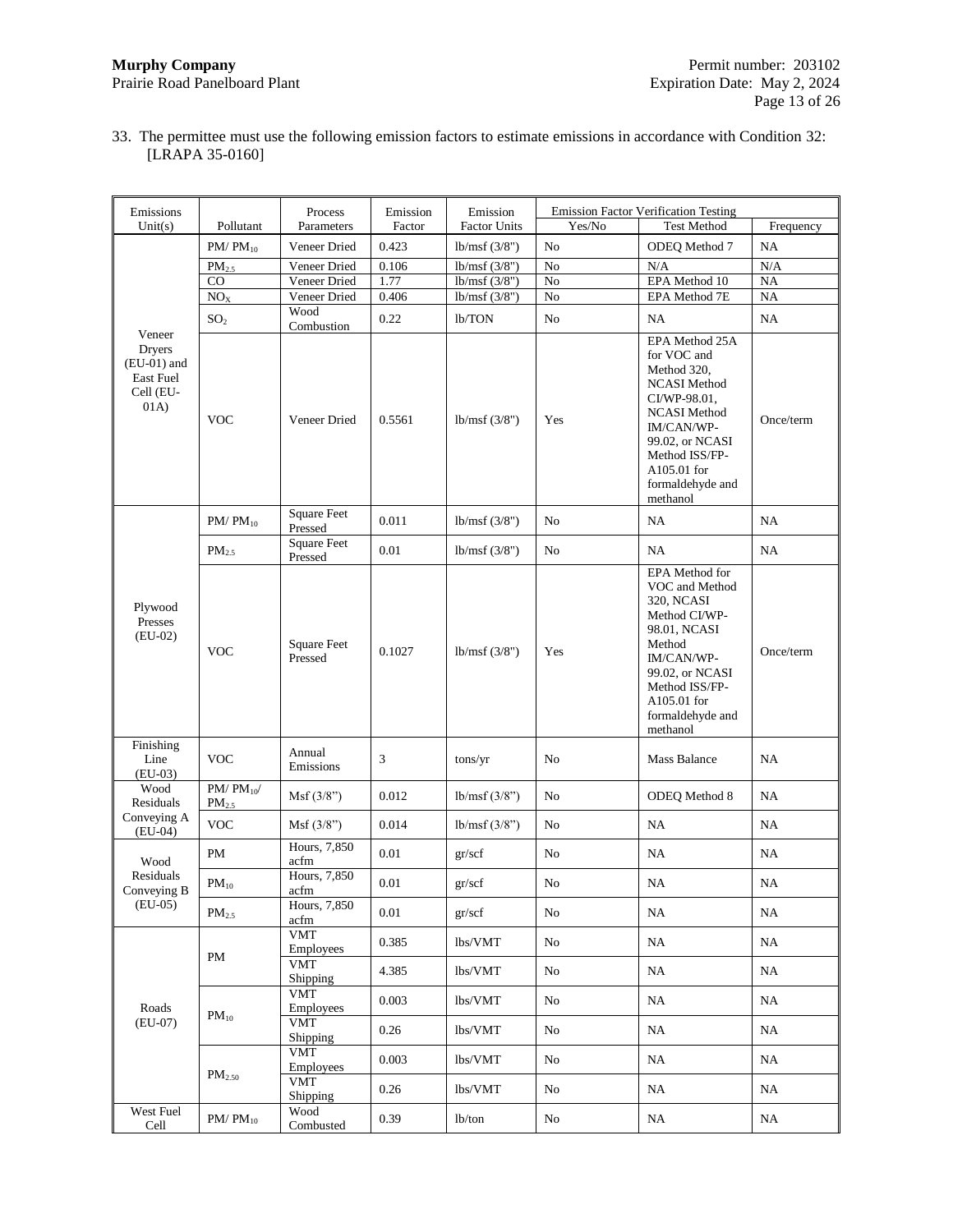| Emissions                              |                            | Process             | Emission | Emission            |                | <b>Emission Factor Verification Testing</b> |           |
|----------------------------------------|----------------------------|---------------------|----------|---------------------|----------------|---------------------------------------------|-----------|
| Unit(s)                                | Pollutant                  | Parameters          | Factor   | <b>Factor Units</b> | Yes/No         | <b>Test Method</b>                          | Frequency |
| $(EU-08)$                              | PM <sub>2.5</sub>          | Wood<br>Combusted   | 0.35     | 1 <sub>b</sub> /ton | No             | NA                                          | NA        |
|                                        | CO                         | Wood<br>Combusted   | 17.2     | 1 <sub>b</sub> /ton | No             | EPA Method 10                               | NA        |
|                                        | NO <sub>x</sub>            | Wood<br>Combusted   | 6.1      | 1 <sub>b</sub> /ton | No             | <b>EPA Method 7E</b>                        | NA        |
|                                        | SO <sub>2</sub>            | Wood<br>Combusted   | 0.22     | 1 <sub>b</sub> /ton | N <sub>0</sub> | NA                                          | NA        |
|                                        | <b>VOC</b>                 | Wood<br>Combusted   | 1.2      | 1 <sub>b</sub> /ton | N <sub>0</sub> | NA                                          | NA        |
|                                        | $PM/PM_{10}$               | Material<br>Moved   | 0.24     | 1 <sub>b</sub> /ton | No             | <b>NA</b>                                   | NA        |
| Hogged Fuel<br>Pile<br>$(EU-09)$       | PM <sub>2.5</sub>          | Material<br>Moved   | 0.036    | 1 <sub>b</sub> /ton | N <sub>o</sub> | NA                                          | NA        |
|                                        | <b>VOC</b>                 | Material<br>Moved   | 0.33     | 1 <sub>b</sub> /ton | No             | <b>NA</b>                                   | NA        |
| Putty<br>Patching<br>$(EU-10)$         | <b>VOC</b>                 | Material<br>Usage   | 0.0      | lb VOC/gal<br>Putty | No             | <b>SDS</b>                                  | NA        |
|                                        | $PM/PM_{10}$<br>$PM_{2.5}$ | Annual<br>Emissions | 1        | Ton/year            | N <sub>o</sub> | NA                                          | NA        |
| Aggregate<br>Insignificant<br>(EU-AGG) | <b>VOC</b>                 | Annual<br>Emissions | 1        | Ton/year            | No             | <b>NA</b>                                   | <b>NA</b> |
|                                        | NO <sub>x</sub>            | Annual<br>Emissions | 1        | Ton/year            | N <sub>o</sub> | NA                                          | <b>NA</b> |
|                                        | CO                         | Annual<br>Emissions | 1        | Ton/year            | N <sub>o</sub> | NA                                          | NA        |

34. The emissions factors listed in Condition [33](#page-12-0) an[d 36.a](#page-13-1) are not enforceable limits unless otherwise specified in this permit. Compliance with PSELs must be determined by the calculations contained in Condition [32.a](#page-11-1) of this permit using the monitored parameters (34.a) recorded during the reporting period and the emission factors contained in Conditio[n 33](#page-12-0) and [36.a](#page-13-1) . [OAR 340-218-0040(4)]

## **SYNTHETIC MINOR HAP REQUIREMENTS:**

35. In accordance with Condition [19,](#page-7-1) the permittee must limit facility-wide emissions of hazardous air pollutants (HAP) exceed nine (9) tons per year of any single HAP and/or 24 tons per year of combined HAPs. [LRAPA 42-0060]

## **Synthetic Minor HAP Monitoring** [OAR 340-218-0050(3)(a)]

- <span id="page-13-1"></span><span id="page-13-0"></span>36. To demonstrate compliance with the synthetic minor HAP emission limits the permittee must determine the actual HAP emissions emitted during each 12-month period by calculating the individual and total HAP emissions using the following formula by the end of the following month for each period. The permittee must maintain records of the emission calculations, results, and comparison to the HAP limits.
	- $E = \sum P_{eu} x E f_{eu} x K$
	- $E =$  pollutant emissions (tons/yr);
	- $P_{eu}$  = process parameter identified in Condition [36.a;](#page-13-1)
	- $Ef_{eu}$  = emission factor identified for each emissions unit and pollutant in Condition [36.a;](#page-13-1) and
	- $K =$  conversion constant (1 ton/2000 lbs for annual emissions calculations).
	- 36.a. The emission factors that are to be used to demonstrate compliance with the synthetic minor HAP emission limits are provided in the following table: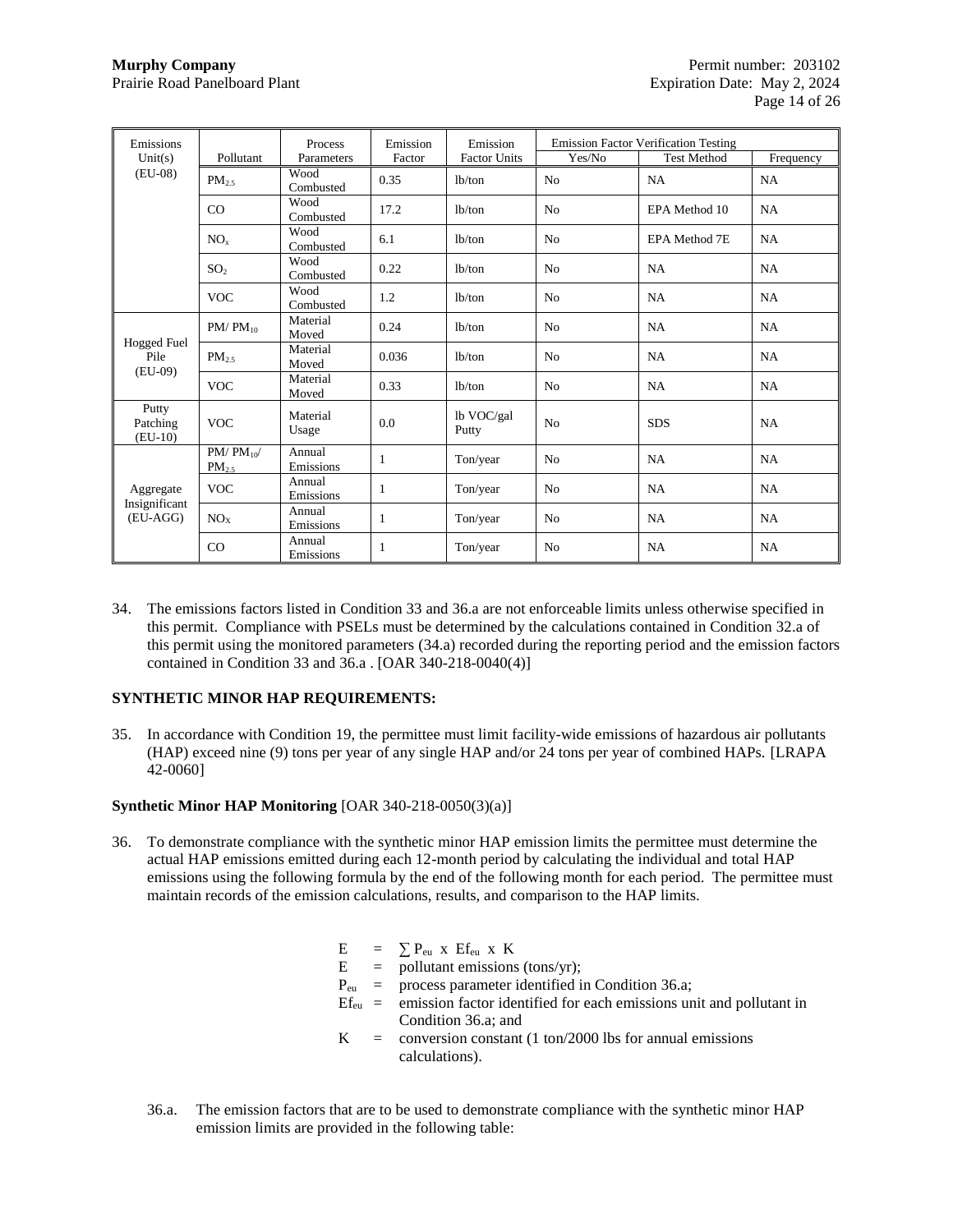|              | $\sim$                        |                        |                        |
|--------------|-------------------------------|------------------------|------------------------|
| Pollutant    | Process/Device                | <b>Emission Factor</b> | Units                  |
| Single HAP   | Fuel Cells (EU-01A and EU-08) | 0.066                  | lb/BDT                 |
| (Methanol)   | Presses $(EU-02)$             | 0.022                  | $lb/Msf -3/8"$ plywood |
|              | Veneer Dryers (EU-01)         | 0.052                  | $1b/Msf -3/8$ " veneer |
| Combined HAP | Fuel Cells (EU-01A and EU-08) | 0.850                  | lb/BDT                 |
|              | Presses $(EU-02)$             | 0.025                  | $lb/Msf -3/8"$ plywood |
|              | Veneer Dryers (EU-01)         | 0.166                  | $1b/Msf -3/8$ " veneer |

#### **HAP Emission Factors for Determining Synthetic Minor HAP Compliance**

## **AREA SOURCE NESHAP REQUIREMENTS**

- <span id="page-14-2"></span><span id="page-14-1"></span><span id="page-14-0"></span>37. Area Source Boiler NESHAP: Industrial, Commercial, and Institutional Boilers Area Source NESHAP for West Fuel Cell (EU-08) [40 CFR 63 Subpart JJJJJJ]
	- 37.a. The permittee may only burn *clean cellulosic biomass* as defined in 40 CFR 241.3 in EU-08. *Clean cellulosic biomass* means those residuals that are akin to traditional cellulosic biomass, including, but not limited to:
		- 37.a.i. Agricultural and forest-derived biomass (e.g., green wood, forest thinnings, clean and unadulterated bark, sawdust, trim, tree harvesting residuals from logging and sawmill materials, hogged fuel, wood pellets, untreated wood pallets); urban wood (e.g., tree trimmings, stumps, and related forest-derived biomass from urban settings); corn stover and other biomass crops used specifically for the production of cellulosic biofuels (e.g., energy cane, other fast growing grasses, byproducts of ethanol natural fermentation processes); bagasse and other crop residues (e.g., peanut shells, vines, orchard trees, hulls, seeds, spent grains, cotton byproducts, corn and peanut production residues, rice milling and grain elevator operation residues); wood collected from forest fire clearance activities, trees and clean wood found in disaster debris, clean biomass from land clearing operations, and clean construction and demolition wood. These fuels are not secondary materials or solid wastes unless discarded. Clean biomass is biomass that does not contain contaminants at concentrations not normally associated with virgin biomass materials.
	- 37.b. The permittee must conduct a tune-up of the boiler (West Fuel Cell (EU-08)) biennially to demonstrate continuous compliance as specified in paragraphs [37.b.i](#page-14-2) throug[h 37.b.vii](#page-15-3) of this section. [40 CFR 63.11196(a)(1), 63.11201(b), 63.11214(b) and 40 CFR 63.11223]
		- 37.b.i. Inspect the burner and clean or replace any components of the burner as necessary. The burner inspection may be delayed until the next scheduled unit shutdown, not to exceed 36 months from the previous inspection; 37.b.ii. Inspect the flame pattern and adjust the burner as necessary to optimize the flame pattern. Any adjustment must be consistent with the manufacturer's specifications for the burner, if available; 37.b.iii. Inspect the system controlling the air-to-fuel ratio, as applicable, and ensure that it is correctly calibrated and functioning properly. The inspection of the system controlling the air-to-fuel ratio may be delayed until the next scheduled unit shutdown, not to exceed 36 months from the previous inspection; 37.b.iv. Optimize total emissions of CO. This optimization must be consistent with the manufacturer's specifications, if available; 37.b.v. Measure the concentrations in the effluent stream of CO in parts per million, by volume, and oxygen in volume percent, before and after the adjustments are made (measurements may be either on a dry or wet basis, as long as it is the same basis before and after the adjustments are made) Measurements may be taken using a portable CO analyzer; 37.b.vi. Maintain onsite and submit, with the annual report specified in Conditio[n 48.b](#page-18-0) a
		- biennial report containing the following information;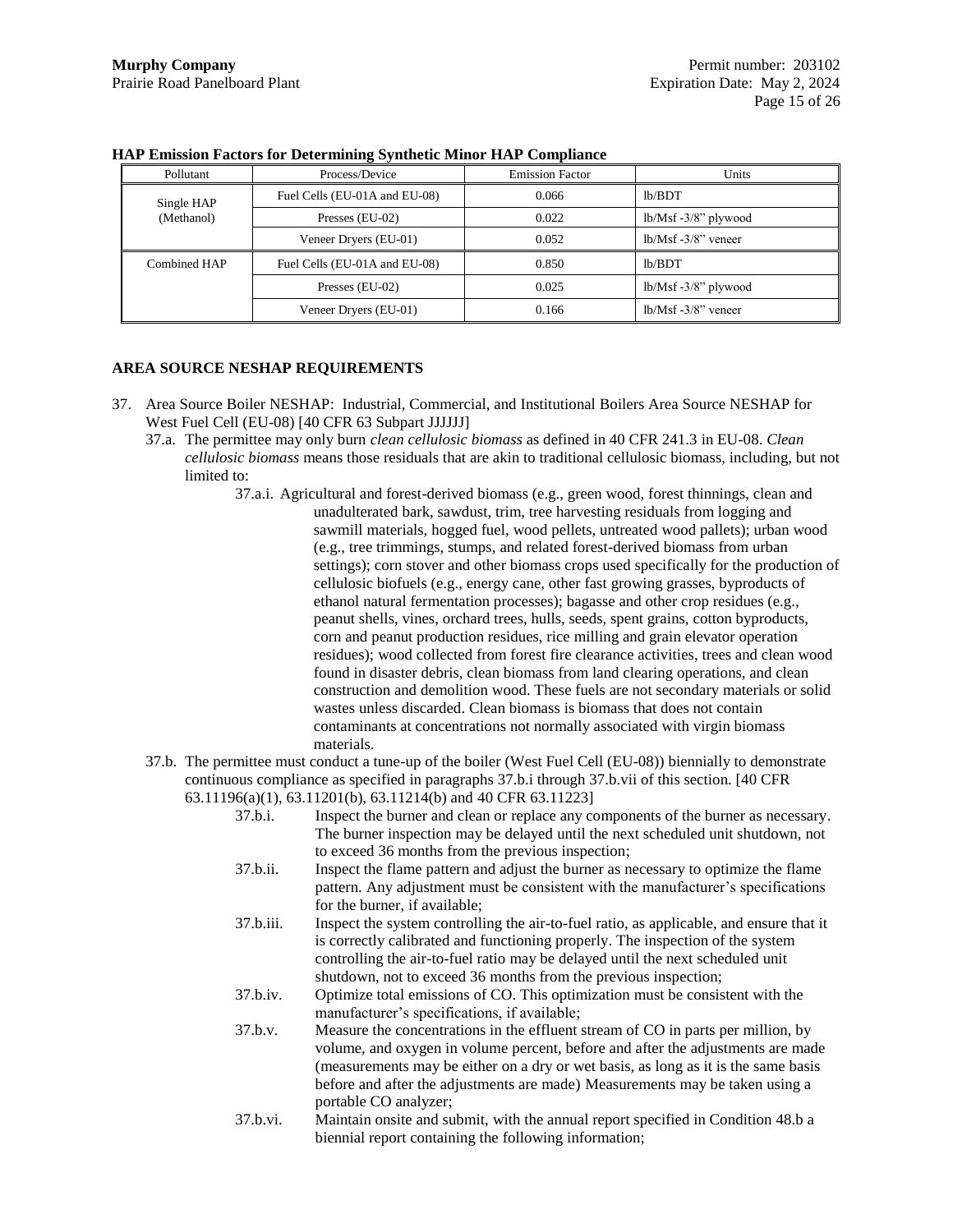- (1) The concentrations of CO in the effluent stream in parts per million, by volume, and oxygen in volume percent, measured before and after the tuneup.
- (2) A description of any corrective actions taken as a part of the tune-up.
- (3) The type and amount of fuel used over the 12 months prior to the biennial tune-up.
- 37.b.vii. If the unit is not operating on the required date for a tune-up, the tune-up must be conducted within 30 days of startup.
- <span id="page-15-3"></span><span id="page-15-0"></span>37.c. NESHAP Reporting. The permittee must prepare, by March 15 of each year, and submit to LRAPA biennially, an annual compliance certification report for the previous calendar year containing the following information. The permittee must submit the report by March 15 if there were any instances described by Condition 41.c.iii.  $[40 \text{ CFR } 63.11225(b)(1)-(3)]$ 
	- 37.c.i. Company name and address.
	- 37.c.ii. Statement by a responsible official, with the official's name, title, phone number, email address, and signature, certifying the truth, accuracy and completeness of the notification and a statement of whether the source has complied with all the relevant standards and other requirements of the NESHAP. The notification must include the following certification(s) of compliance, as applicable, and signed by a responsible official:
		- (1) "This facility complies with the requirements in 40 CFR 63.11223 to conduct a biennial tune-up, as applicable, of each boiler."
		- (2) For units that do not qualify for a statutory exemption as provided in section  $129(g)(1)$  of the Clean Air Act: "No secondary materials that are solid waste were combusted in any affected unit."
		- (3) "This facility complies with the requirement in 40 CFR 63.11214(d) and 63.11223(g) to minimize the boiler's time spent during startup and shutdown and to conduct startups and shutdowns according to the manufacturer's recommended procedures or procedures specified for a boiler of similar design if manufacturer's recommended procedures are not available."
	- 37.c.iii. If the source experiences any deviations from the applicable requirements during the reporting period, include a description of deviations, the time periods during which the deviations occurred, and the corrective actions taken.
- <span id="page-15-1"></span>37.d. NESHAP Recordkeeping. The permittee must keep records to document conformance with the work practices, emission reduction measures, and management practices as follows: [40 CFR  $63.11225(c)(2)(i), (iii), (v), (vi), (4), (5)$ ]
	- 37.d.i. Records must identify each boiler, the date of tune-up, the procedures followed for tune-up, and the manufacturer's specifications to which the boiler was tuned. 37.d.ii. For each boiler required to conduct an energy assessment, the permittee must keep a copy of the energy assessment report. 37.d.iii. For each boiler that meets the definition of seasonal boiler, the permittee must keep records of days of operation per year. 37.d.iv. For each boiler that meets the definition of limited-use boiler, the permittee must keep a copy of the federally enforceable permit that limits the annual capacity factor to less than or equal to 10 percent and records of fuel use for the days the boiler is operating. 37.d.v. Records of the occurrence and duration of each malfunction of the boiler, or of the associated air pollution control and monitoring equipment. 37.d.vi. Records of actions taken during periods of malfunction to minimize emissions in accordance with the general duty to minimize emissions in 40 CFR 63.11205(a), including corrective actions to restore the malfunctioning boiler, air pollution control, or monitoring equipment to its normal or usual operation.
- <span id="page-15-2"></span>37.e. 40 CFR Part 63 General Provisions according to Table 8 of Subpart JJJJJJ, incorporated by reference. [40 CFR 63.11235]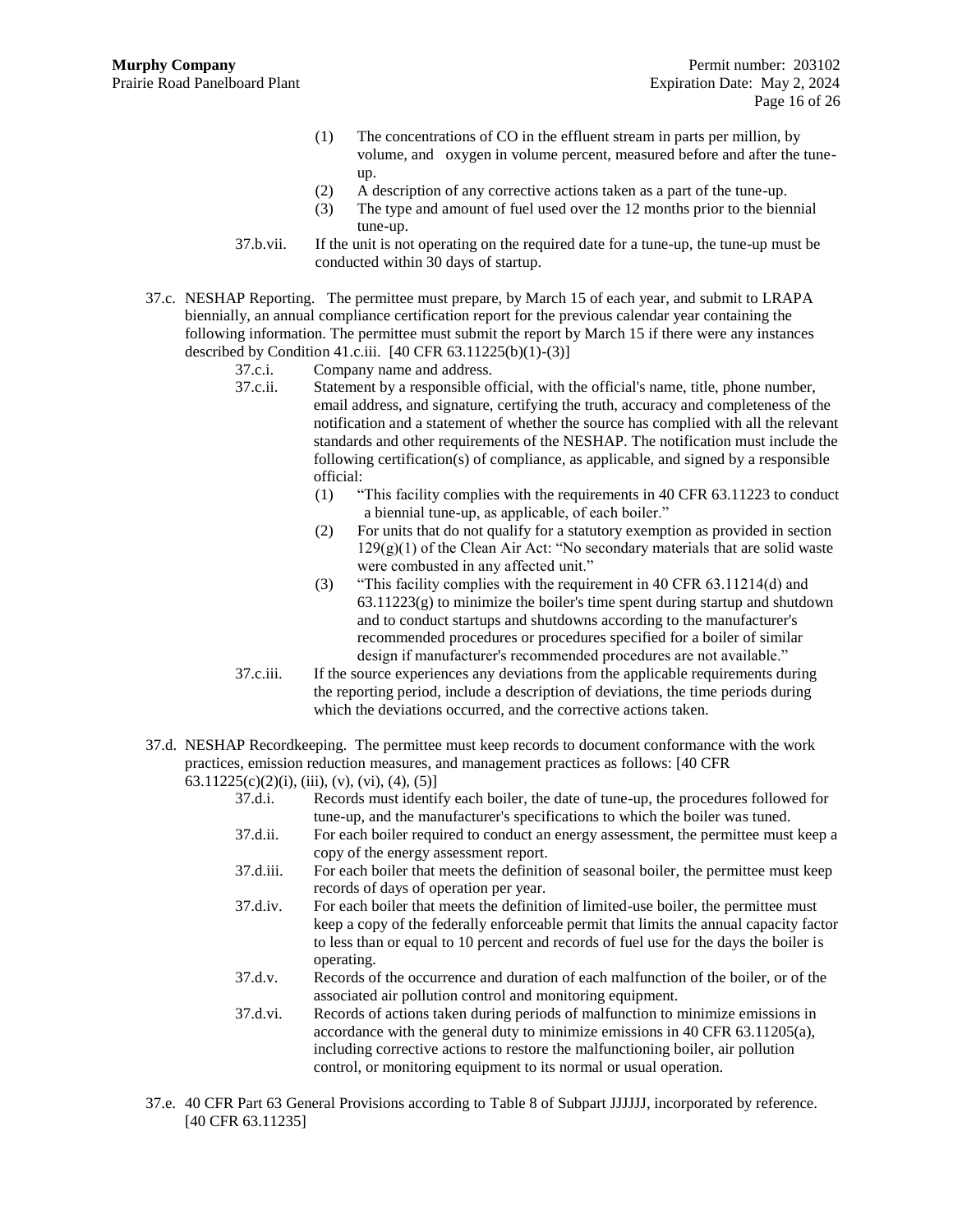## **RECORDKEEPING REQUIREMENTS** [OAR 340-218-0050(3)(b)]

- 38. The permittee must maintain the following general records of required monitoring information:
	- a. Date, place as defined in the permit, and time of sampling or measurements;
	- b. Date(s) analyses were performed;
	- c. Company or entity that performed the analyses;
	- d. Analytical techniques or methods used;
	- e. Results of such analyses;
	- f. Operating conditions as existing at the time of sampling or measurement; and
	- g. Records of quality assurance in accordance with the manufacturer's written specifications for continuous monitoring systems (including but not limited to quality control activities, audits, and calibrations drift checks).
- <span id="page-16-0"></span>39. The permittee must maintain the following specific records of required monitoring information:
	- a. Weekly/monthly (as appropriate) facility fugitive emissions inspection, maintenance, and corrective action log;
	- b. Visible emissions tests and surveys;
	- c. Pollution control device(s) inspection, maintenance, and repair log;
	- d. Average daily and annual fuel usage (tons);
	- e. Daily and Annual square feet dried in Veneer Dryers (EU-01) (square feet (3/8"));
	- f. Estimated monthly storage pile surface dimensions;
	- g. Daily and Annual veneer dryer throughput (MSF 3/8" basis);
	- h. Daily and Annual records of redry veneer processed (MSF 3/8" basis);
	- i. Daily and Annual press plywood throughput (MSF 3/8" basis);
	- j. Monthly and annual resin usage (pounds);
	- k. Excess emissions log;
	- l. PSEL 12-month rolling pollutant emissions for the entire facility (tons/year);
	- m. Monthly and annual coating, putty and patching compound and solvent usage (gals or lbs), VOC content (wt. %), and density (lb/gal or lb/lb); and
- 40. Unless otherwise specified, the permittee must retain records of all required monitoring data and support information for a period of at least five (5) years from the date of the monitoring sample, measurement, report, or application. Support information includes all calibration and maintenance records and all original stripchart recordings (or other original data) for continuous monitoring instrumentation, and copies of all reports required by the permit. [LRAPA 34-016 and OAR 340-218-0050(b)(B)].

## **REPORTING REQUIREMENTS**

#### **General Reporting Requirements**

- <span id="page-16-1"></span>41. Excess Emissions Reporting The permittee must report all excess emissions as follows: [LRAPA Title 36]
	- 41.a. Immediately (within 1 hour of the event) notify LRAPA of an excess emission event by phone, e-mail, or facsimile; and [LRAPA  $36-005(3)(a)$ ]
	- 41.b. Within 15 days of the excess emissions event, submit a written report that contains the following information: [LRAPA 36-025(1)]
		- 41.b.i. The date and time of the beginning of the excess emissions event and the duration or best estimate of the time until return to normal operation;
		- 41.b.ii. The date and time the owner or operator notified LRAPA of the event;
		- 41.b.iii. The equipment involved;
		- 41.b.iv. Whether the event occurred during planned startup, planned shutdown, scheduled maintenance, or as a result of a breakdown, malfunction, or emergency;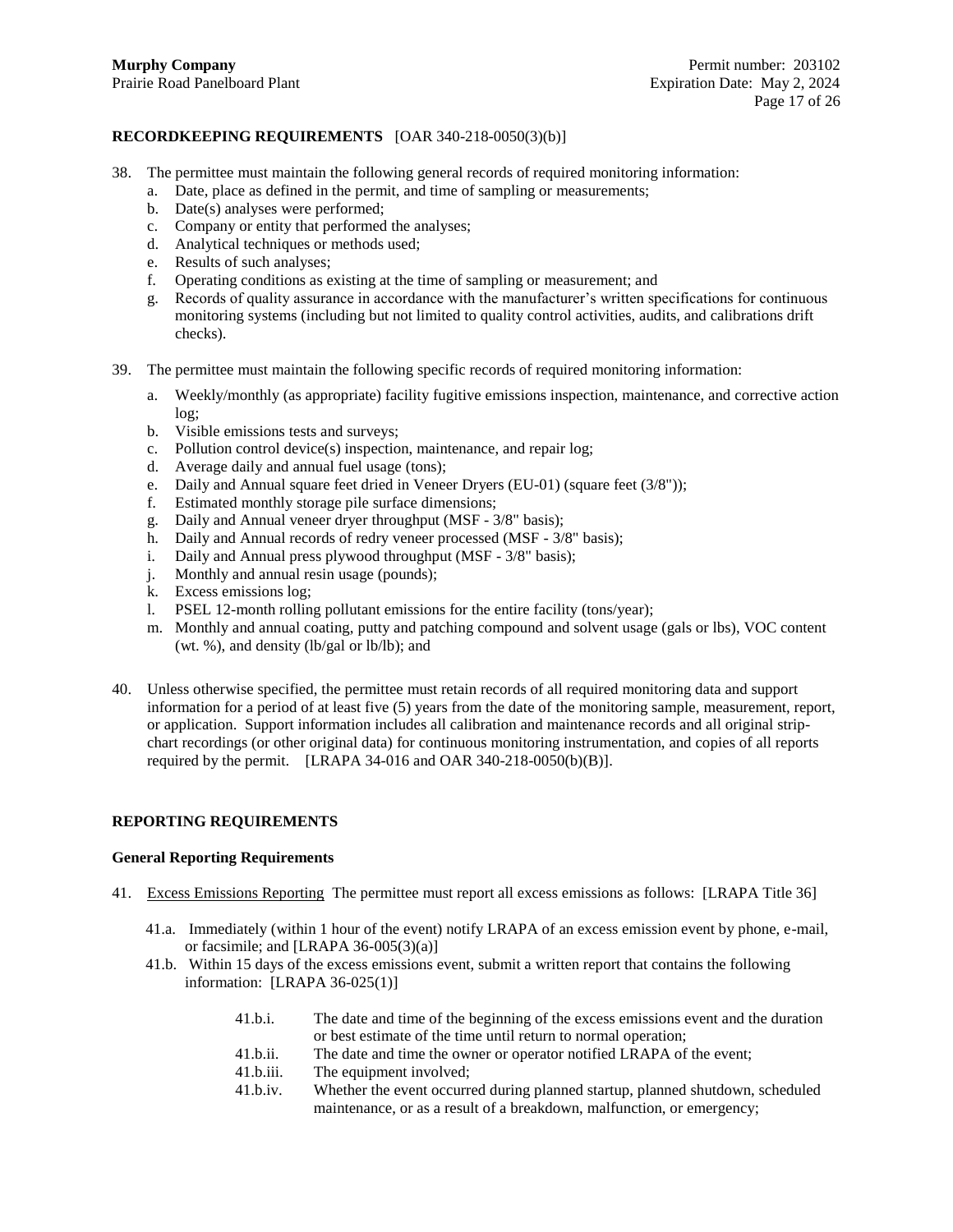- 41.b.v. Steps taken to mitigate emissions and corrective action taken, including whether the approved procedures for a planned startup, shutdown, or maintenance activity were followed;
- 41.b.vi. The magnitude and duration of each occurrence of excess emissions during the course of an event and the increase over normal rates or concentrations as determined by continuous monitoring or best estimate (supported by operating data and calculations);
- 41.b.vii. The final resolution of the cause of the excess emissions; and
- 41.b.viii. Where applicable, evidence supporting any claim that emissions in excess of technology-based limits were due to any emergency pursuant to 36-040.
- 41.c. In the event of any excess emissions which are of a nature that could endanger public health and occur during non-business hours, weekends, or holidays, the permittee must immediately notify LRAPA by calling the Oregon Emergency Response System (OERs). The current number is 1-800-452-0311.
- 41.d. If startups, shutdowns, or scheduled maintenance may result in excess emissions, the permittee must submit startup, shutdown, or scheduled maintenance procedures used to minimize excess emissions to LRAPA for prior authorization, as required LRAPA 36-010 and 36-015. New or modified procedures must be received by LRAPA in writing at least 72 hours prior to the first occurrence of the excess emission event. The permittee must abide by the approved procedures and have a copy available at all times.
- 41.e. The permittee must notify LRAPA of planned startup/shutdown or scheduled maintenance events.
- 41.f. The permittee must continue to maintain a log of all excess emissions in accordance with 36-025-3. However, the permittee is not required to submit the detailed log with the semi-annual and annual monitoring reports. The permittee is only required to submit a brief summary listing the date, time, and the affected emissions units for each excess emission that occurred during the reporting period. [OAR 340-218-0050(3)(c)]
- 42. Permit Deviations Reporting: The permittee must promptly report deviations from permit requirements that do not cause excess emissions, including those attributable to upset conditions, as defined in the permit, the probable cause of such deviations, and any corrective actions or preventive measures taken. "Prompt" means within 15 days of the deviation. Deviations that cause excess emissions, as specified in LRAPA Title 36 must be reported in accordance with Condition [41.](#page-16-1) [OAR 340-218-0050(3)(c)(B)]
- 43. All required reports must be certified by a responsible official consistent with OAR 340-218-0040(5); [OAR 340-218-0050(3)(c)(D)]
- 44. Reporting requirements must commence on the date of permit issuance unless otherwise specified in the permit. [OAR 340-218-0050(3)(c)(E)]
- <span id="page-17-0"></span>45. **Greenhouse Gas Registration and Reporting:** If the calendar year emission rate of greenhouse gases (CO2e) is greater than or equal to 2,756 tons (2,500 metric tons including both biogenic and anthropogenic), the permittee must register and report its greenhouse gas emissions with LRAPA in accordance with OAR 340-215. The greenhouse gas report must be certified by the responsible official consistent with OAR 340- 218-0040(5). [OAR 340-215-0040]

## **Semi-annual and Annual Reports**

- 46. The permittee must submit three (3) copies of the semi-annual monitoring report covering the period January 1 to June 30, using LRAPA-approved forms, *by August 30*, unless otherwise approved in writing by LRAPA. Two (2) copies of the report must be submitted to LRAPA and one (1) copy to the EPA. The semi-annual monitoring report must include the semi-annual compliance certification. [OAR 340-218-0050(3)(c)(A) and OAR 340-218-0080(6)(d)]
- 47. The permittee must submit three (3) copies of the annual monitoring report covering the period January 1 to December 31, using LRAPA-approved forms, *by March 15.* Two (2) copies of the report must be submitted to LRAPA and one (1) copy to the EPA. [OAR 340-218-0080]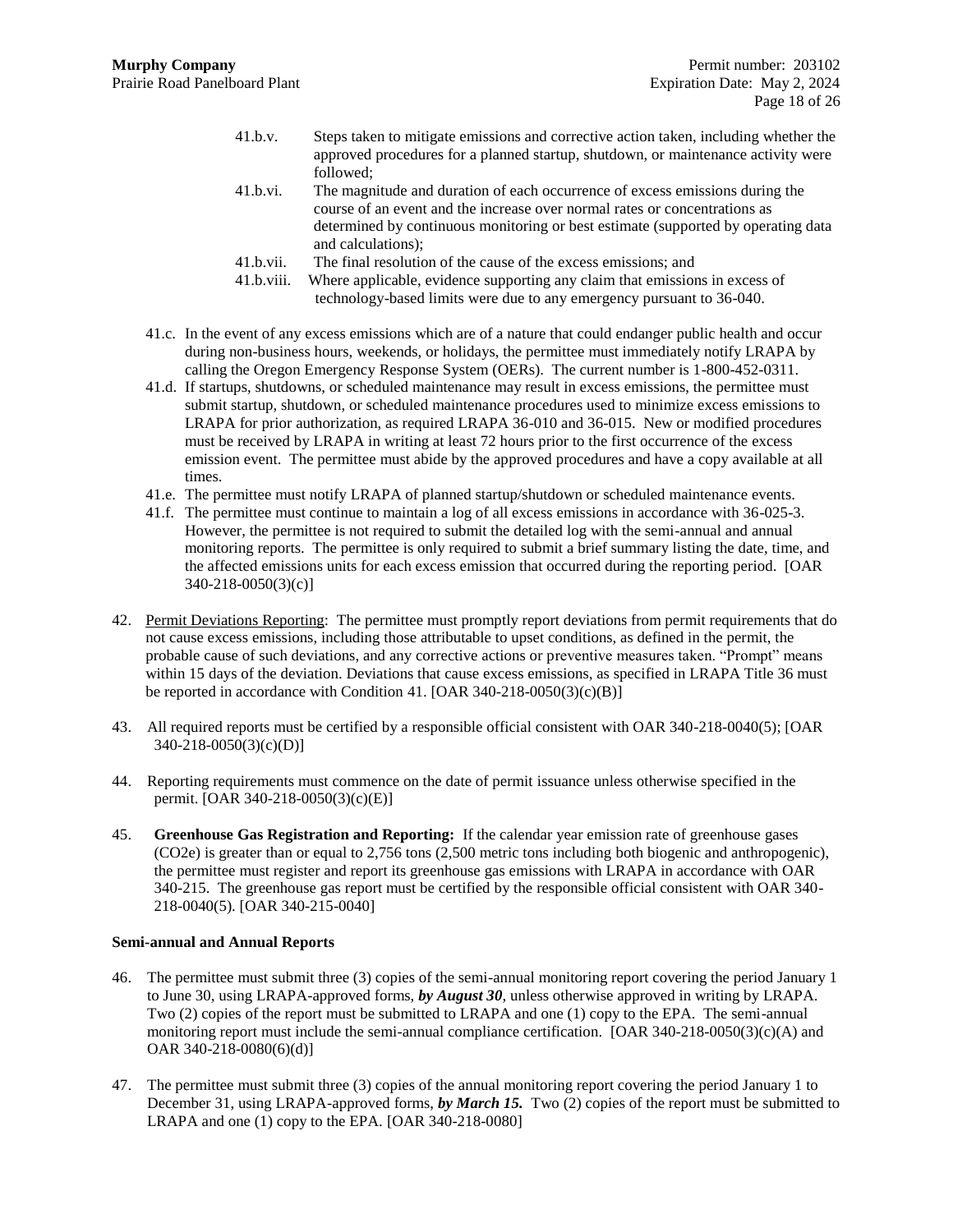- 48. The permittee must submit three (3) copies of reports of any required monitoring at least every 6 months, completed on forms approved by LRAPA. Six month periods are January 1 to June 30, and July 1 to December 31. One copy of the report must be submitted to the EPA and two copies to the LRAPA office. All instances of deviations from permit requirements must be clearly identified in such reports: [OAR 340-218-  $0050(3)(c)(A)$  and 340-218-0080(6)(d)]]
	- 48.a. *The first semi-annual report is due on August 30*, and must include the semi-annual compliance certification, OAR 340-218-0080.
	- 48.b. *The annual report is due on March 15* and must consist of the following:

<span id="page-18-0"></span>

| 48.b.i.   | the emission fee report; [OAR 340-220-0100]                                                                                                                   |
|-----------|---------------------------------------------------------------------------------------------------------------------------------------------------------------|
| 48.b.ii.  | a summary of the excess emissions upset log; [LRAPA 36-025]                                                                                                   |
| 48.b.iii. | the second semi-annual compliance certification; and [OAR 340-218-0080]                                                                                       |
| 48.b.iv.  | the annual certification that the risk management plan is being properly                                                                                      |
|           | implemented (LRAPA 44-0160). [OAR 340-218-0080(7)]                                                                                                            |
| 48.b.v.   | An annual summary to document compliance with Condition 32 must be submitted<br>for each year. This information will be used to determine compliance with the |
|           | annual (12-month rolling) PSELs. [LRAPA 35-160]                                                                                                               |
| 48.b.vi.  | The annual report must also include annual greenhouse gas emissions in accordance<br>with Condition 45. [340-215-0010(2) and 340-215-0040]                    |
| 48.b.vii. | Biennial Boiler NESHAP Tune-up report.                                                                                                                        |
|           |                                                                                                                                                               |

- <span id="page-18-1"></span>49. The semi-annual compliance certification must include the following (provided that the identification of applicable information may cross-reference the permit or previous reports, as applicable): [OAR 340-218-  $0080(6)(c)$ ]
	- 49.a. The identification of each term or condition of the permit that is the basis of the certification;
	- 49.b. The identification of the method(s) or other means used by the owner or operator for determining the compliance status with each term and condition during the certification period, and whether such methods or other means provide continuous or intermittent data. Such methods and other means must include, at a minimum, the methods and means required under OAR 340-218-0050(3). *Note: Certification of compliance with the monitoring conditions in the permit is sufficient to meet this requirement, except when the permittee must certify compliance with new applicable requirements that are incorporated by reference. When certifying compliance with new applicable requirements that are incorporated by reference, the permittee must provide the information required by this condition.* If necessary, the owner or operator also must identify any other material information that must be included in the certification to comply with section  $113(c)(2)$  of the FCAA, which prohibits knowingly making a false certification or omitting material information;
	- 49.c. The status of compliance with terms and conditions of the permit for the period covered by the certification, including whether compliance during the period was continuous or intermittent. The certification must be based on the method or means designated in Condition [49.b](#page-18-1) of this rule. The certification must identify each deviation and take it into account in the compliance certification. The certification must also identify as possible exceptions to compliance any periods during which compliance is required and in which an excursion or exceedance, as defined under LRAPA Title 12, occurred; and
	- 49.d. Such other facts as LRAPA may require to determine the compliance status of the source.
- 50. Notwithstanding any other provision contained in any applicable requirement, the owner or operator may use monitoring as required under OAR 340-218-0050(3) and incorporated into the permit, in addition to any specified compliance methods, for the purpose of submitting compliance certifications. [OAR 340-218-  $0080(6)(e)]$
- 51. The regulatory agencies addresses are as follows, unless otherwise instructed:

| LRAPA            | Part 70 Operating Permits Program      |
|------------------|----------------------------------------|
| 1010 Main Street | U. S. EPA Region 10 Mail Stop: OAW-150 |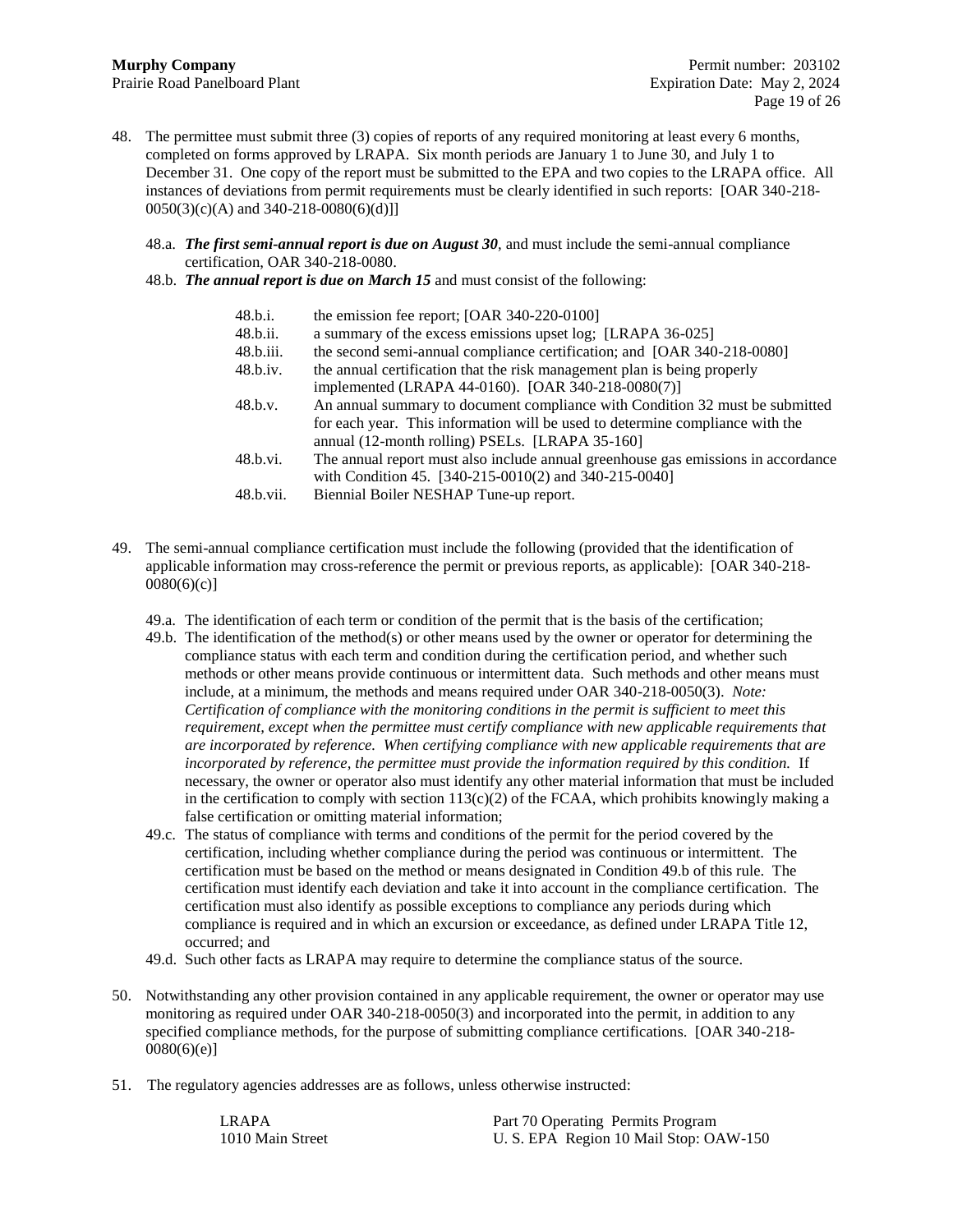Springfield, OR 97477 1200 Sixth Avenue, Suite 155 Seattle, WA 98101

## **Non-Applicable Requirements**

52. The following State and Federal air quality requirements are not applicable to this facility for the reasons stated. [OAR 340-218-0110]

| Rule citation                                                | Summary                         | Reason for not being applicable                 |
|--------------------------------------------------------------|---------------------------------|-------------------------------------------------|
| 40 CFR Part 60 Subpart Dc<br>NSPS for Small Steam Generating |                                 | The fuel cells were installed prior to the June |
|                                                              | Units                           | 9, 1989 applicability date.                     |
| 40 CFR Part 63 Subpart                                       | Plywood and Composite Wood      | The permittee obtained synthetic minor HAP      |
| <b>DDDD</b>                                                  | Products NESHAP (major sources) | restrictions prior to the compliance date.      |
| 40 CFR Part 63 Subpart                                       | Major Source Boiler and Process | The permittee obtained synthetic minor HAP      |
| <b>DDDDD</b>                                                 | <b>Heater NESHAP</b>            | restrictions prior to the compliance date.      |

Max/cmw 05/01/19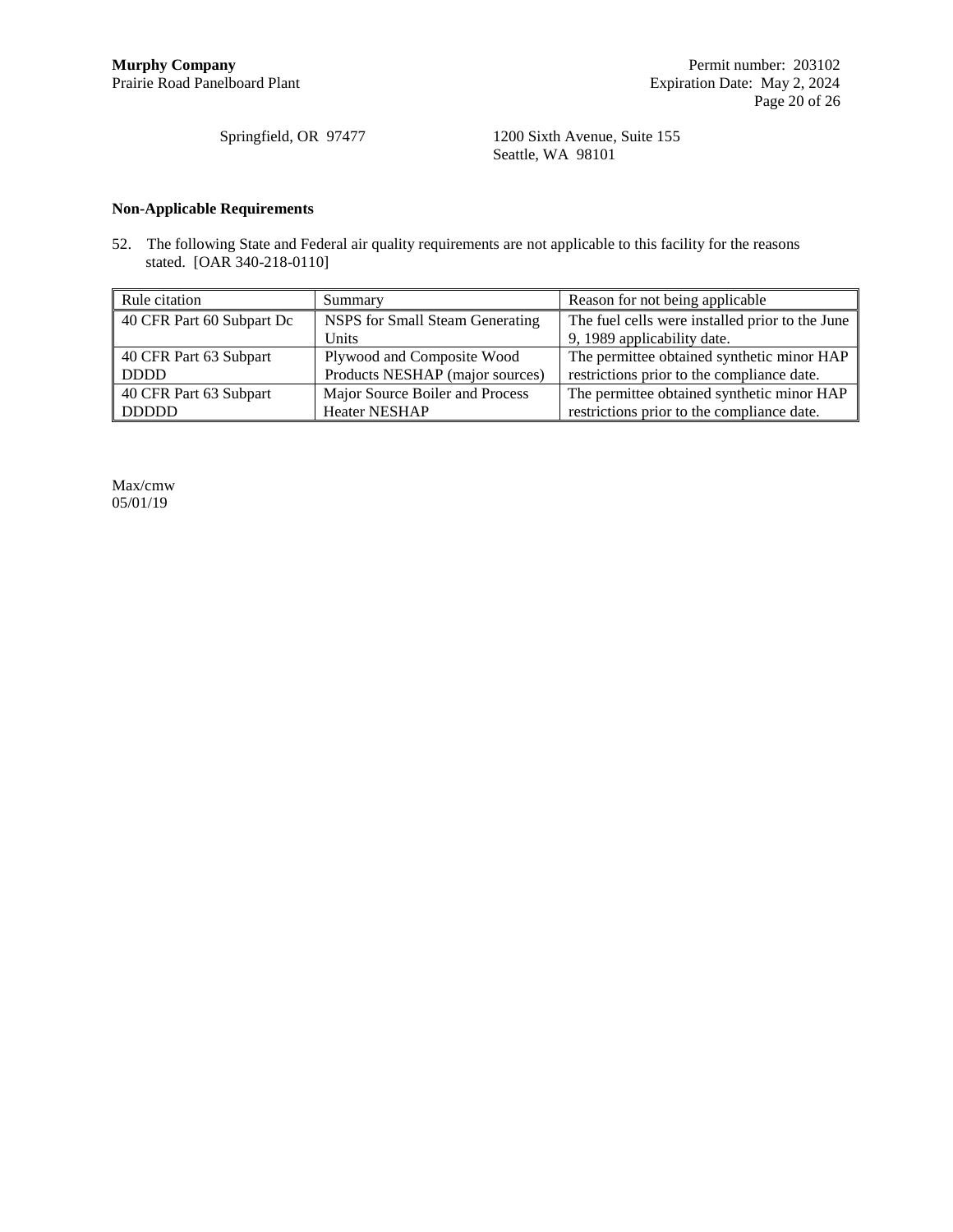## **GENERAL CONDITIONS**

#### G1. General Provision

Terms not otherwise defined in the permit must have the meaning assigned to such terms in the referenced regulation.

## G2. Reference Materials

Where referenced in this permit, the version of the following materials are effective as of the dates noted unless otherwise specified in the permit:

- a. Source Sampling Manual; April 16, 2015 State Implementation Plan Volume 3, Appendix A4;
- b. Continuous Monitoring Manual; April 16, 2015 State Implementation Plan Volume 3, Appendix A6; and
- c. All state and federal regulations as in effect on the date of issuance of this permit.

#### G3. Applicable Requirements [OAR 340-218-0010(3)(b)]

Oregon Title V Operating Permits do not replace requirements in Air Contaminant Discharge Permits (ACDP) issued to the source even if the ACDP(s) have expired. For a source operating under a Title V permit, requirements established in an earlier ACDP remain in effect notwithstanding expiration of the ACDP or Title V permit, unless a provision expires by its terms or unless a provision is modified or terminated following the procedures used to establish the requirement initially. Source specific requirements, including, but not limited to TACT, RACT, BACT, and LAER requirements, established in an ACDP must be incorporated into the LRAPA Title V Operating Permit and any revisions to those requirements must follow the procedures used to establish the requirement initially.

#### G4. Compliance [OAR 340-218-0040(3)(n)(C), 340-218-0050(6), and 340-218-0080(4)]

- a. The permittee must comply with all conditions of the federal operating permit. Any permit condition noncompliance constitutes a violation of the Federal Clean Air Act and/or state rules and is grounds for enforcement action; for permit termination, revocation and re-issuance, or modification; or for denial of a permit renewal application. Any noncompliance with a permit condition specifically designated as enforceable only by the state constitutes a violation of state rules only and is grounds for enforcement action; for permit termination, revocation and reissuance, or modification; or for denial of a permit renewal application.
- b. Any schedule of compliance for applicable requirements with which the source is not in compliance at the time of permit issuance must be supplemental to and must not sanction noncompliance with the applicable requirements on which it is based.
- c. For applicable requirements that will become effective during the permit term, the source must meet such requirements on a timely basis unless a more detailed schedule is expressly required by the applicable requirement.

## G5. Masking Emissions:

The permittee must not install or use any device or other means designed to mask the emission of an air contaminant that causes or is likely to cause detriment to health, safety, or welfare of any person or otherwise violate any other regulation or requirement. [LRAPA 49-040] This condition is enforceable only by LRAPA.

G6. Credible Evidence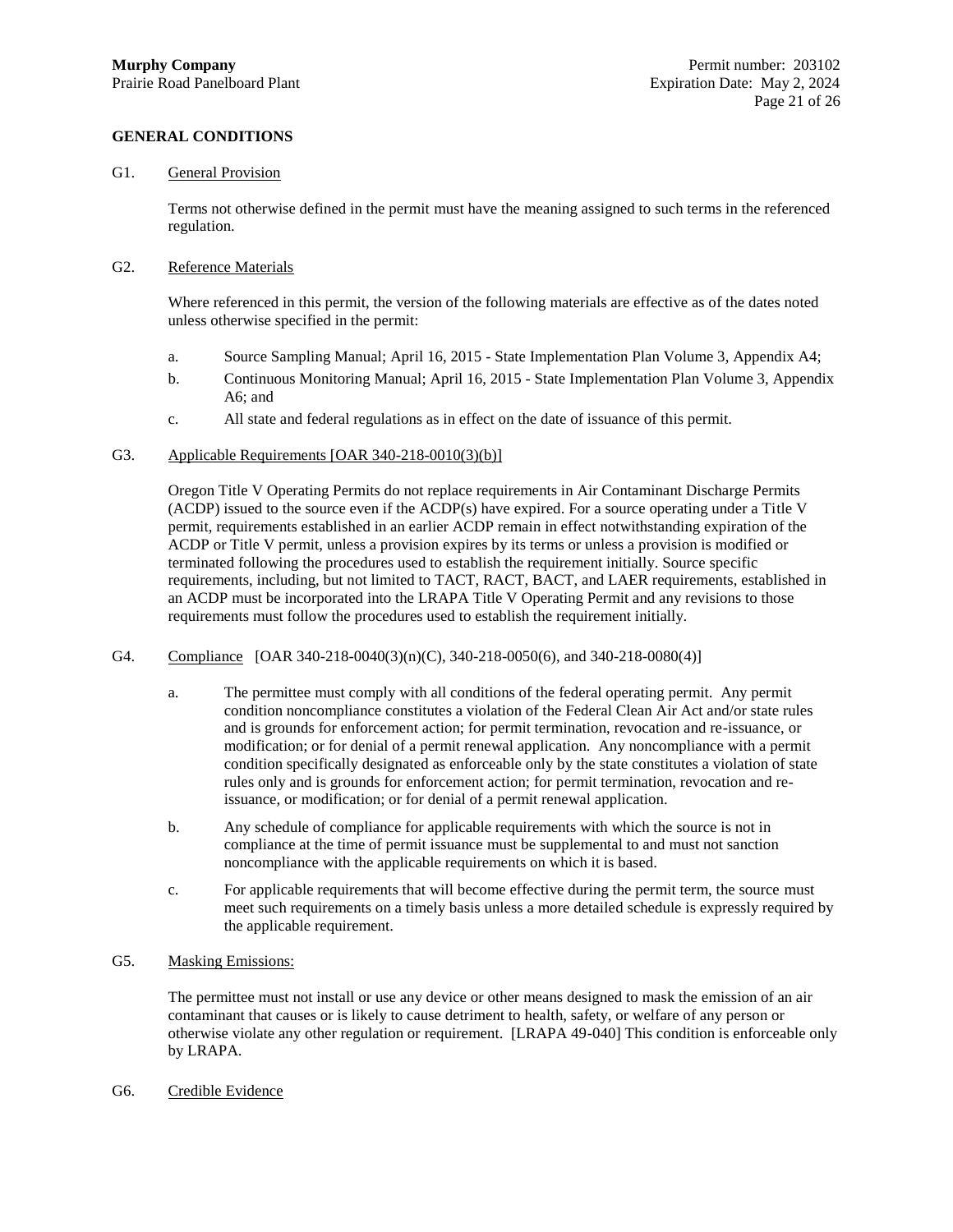Notwithstanding any other provisions contained in any applicable requirement, any credible evidence may be used for the purpose of establishing whether a person has violated or is in violation of any such applicable requirements. [OAR 340-214-0120]

G7. Certification [OAR 340-214-0110, 340-218-0040(5), 340-218-0050(3)(d), and 340-218-0080(2)]

Any document submitted to LRAPA or EPA pursuant to this permit must contain certification by a responsible official of truth, accuracy and completeness. All certifications must state that based on information and belief formed after reasonable inquiry, the statements and information in the document are true, accurate, and, complete. The permittee must promptly, upon discovery, report to LRAPA a material error or omission in these records, reports, plans, or other documents.

G8. Open Burning [LRAPA Title 47]

The permittee is prohibited from conducting open burning, except as may be allowed by LRAPA 47-001 through 47-030.

G9. Asbestos [40 CFR Part 61, Subpart M (federally enforceable), OAR 340-248-0200 through 340-248-0280, and LRAPA 43-015 (LRAPA-only enforceable)]

The permittee must comply with OAR 340-248-0200 through 340-248-0280, LRAPA 43-015, and 40 CFR Part 61, Subpart M when conducting any renovation or demolition activities at the facility.

G10. Stratospheric Ozone and Climate Protection [40 CFR 82 Subpart F, LRAPA 32-080]

The permittee must comply with the standards for recycling and emissions reduction pursuant to 40 CFR Part 82, Subpart F, Recycling and Emissions Reduction.

- G11. Permit Shield [OAR 340-218-0110]
	- a. Compliance with the conditions of the permit must be deemed compliance with any applicable requirements as of the date of permit issuance provided that:
		- i. such applicable requirements are included and are specifically identified in the permit, or
		- ii. LRAPA, in acting on the permit application or revision, determines in writing that other requirements specifically identified are not applicable to the source, and the permit includes the determination or a concise summary thereof.
	- b. Nothing in this rule or in any federal operating permit must alter or affect the following:
		- i. the provisions of ORS 468.115 (enforcement in cases of emergency) and ORS 468.035 (function of department);
		- ii. the liability of an owner or operator of a source for any violation of applicable requirements prior to or at the time of permit issuance;
		- iii. the applicable requirements of the national acid rain program, consistent with Section 408(a) of the FCAA; or
		- iv. the ability of LRAPA to obtain information from a source pursuant to ORS 468.095 (investigatory authority, entry on premises, status of records).
	- c. Sources are not shielded from applicable requirements that are enacted during the permit term, unless such applicable requirements are incorporated into the permit by administrative amendment, as provided in OAR 340-218-0150(1)(h), significant permit modification, or reopening for cause by LRAPA.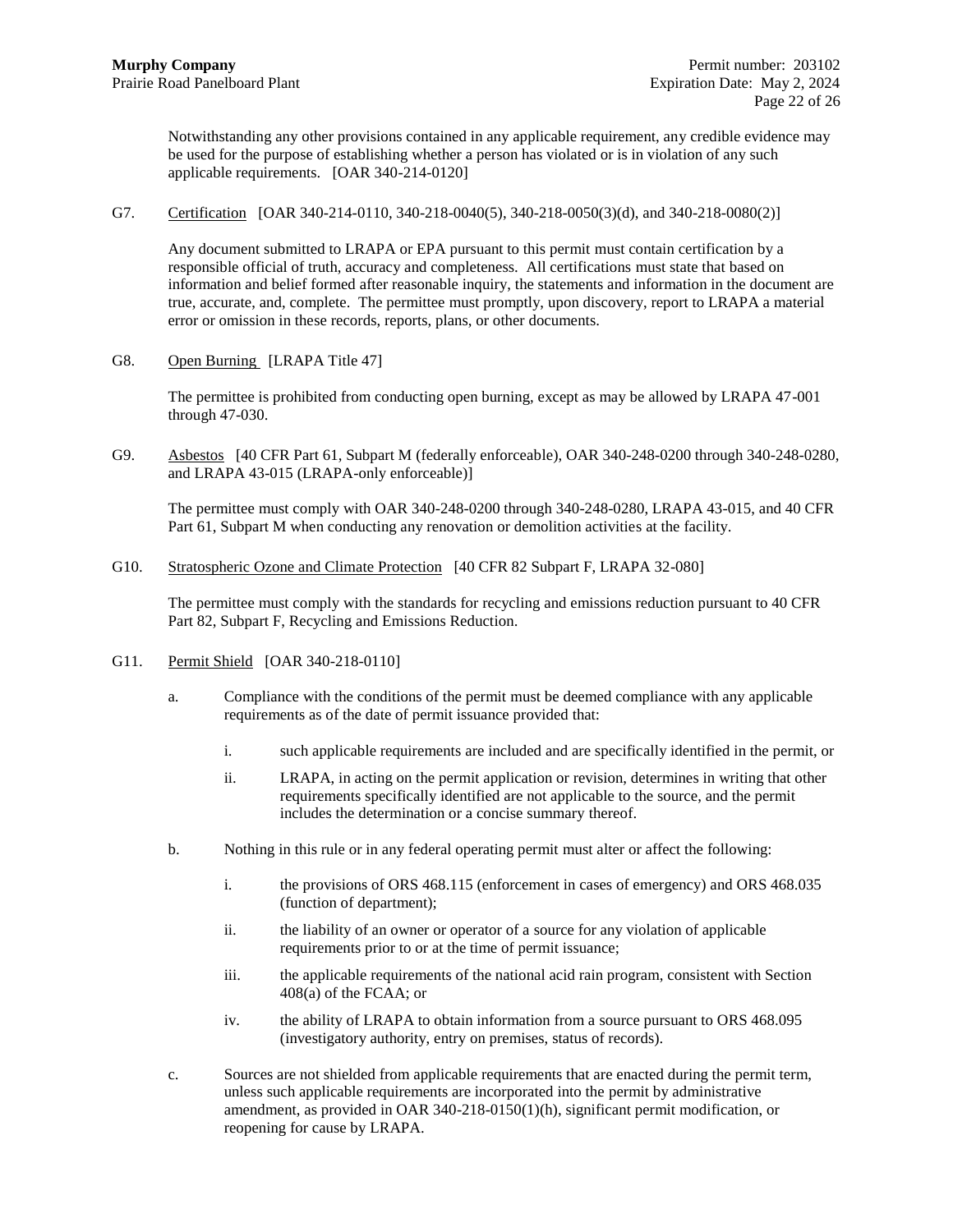#### G12. Inspection and Entry [OAR 340-218-0080(3)]

Upon presentation of credentials and other documents as may be required by law, the permittee must allow Lane Regional Air Protection Agency, or an authorized representative (including an authorized contractor acting as a representative of the EPA Administrator), to perform the following:

- a. Enter upon the permittee's premises where a Title V operating permit program source is located or emissions-related activity is conducted, or where records must be kept under the conditions of the permit;
- b. Have access to and copy, at reasonable times, any records that must be kept under conditions of the permit;
- c. Inspect, at reasonable times, any facilities, equipment (including monitoring and air pollution control equipment), practices, or operations regulated or required under the permit; and
- d. As authorized by the FCAA or LRAPA rules, sample or monitor, at reasonable times, substances or parameters, for the purposes of assuring compliance with the permit or applicable requirements.
- G13. Fee Payment [OAR 340-220-0010, and 340-220-0030 through 340-220-0190]

The permittee must pay an annual base fee and an annual emission fee for all regulated air pollutants except for carbon monoxide, any class I or class II substance subject to a standard promulgated under or established by Title VI of the Federal Clean Air Act, or any pollutant that is a regulated air pollutant solely because it is subject to a standard or regulation under Section  $112(r)$  of the Federal Clean Air Act. The permittee must submit payment to Lane Regional Air Protection Agency, 1010 Main Street, Springfield, Oregon, 97477, within 30 days of the date LRAPA mails the fee invoice or August 1 of the year following the calendar year for which emission fees are paid, whichever is later. Disputes must be submitted in writing to LRAPA. Payment must be made regardless of the dispute. User-based fees must be charged for specific activities (e.g., computer modeling review, ambient monitoring review, etc.) requested by the permittee.

- G14. Off-Permit Changes to the Source [OAR 340-218-0140(2)]
	- a. The permittee must monitor for, and record, any off-permit change to the source that:
		- i. Is not addressed or prohibited by the permit;
		- ii. Is not a Title I modification;
		- iii. Is not subject to any requirements under Title IV of the FCAA;
		- iv. Meets all applicable requirements;
		- v. Does not violate any existing permit term or condition; and
		- vi. May result in emissions of regulated air pollutants subject to an applicable requirement but not otherwise regulated under this permit or may result in insignificant changes as defined in LRAPA Title 12.
	- b. A contemporaneous notification, if required under OAR 340-218-0140(2)(b), must be submitted to LRAPA and the EPA.
	- c. The permittee must keep a record describing off-permit changes made at the facility that result in emissions of a regulated air pollutant subject to an applicable requirement, but not otherwise regulated under the permit, and the emissions resulting from those off-permit changes.
	- d. The permit shield of Condition G11 must not extend to off-permit changes.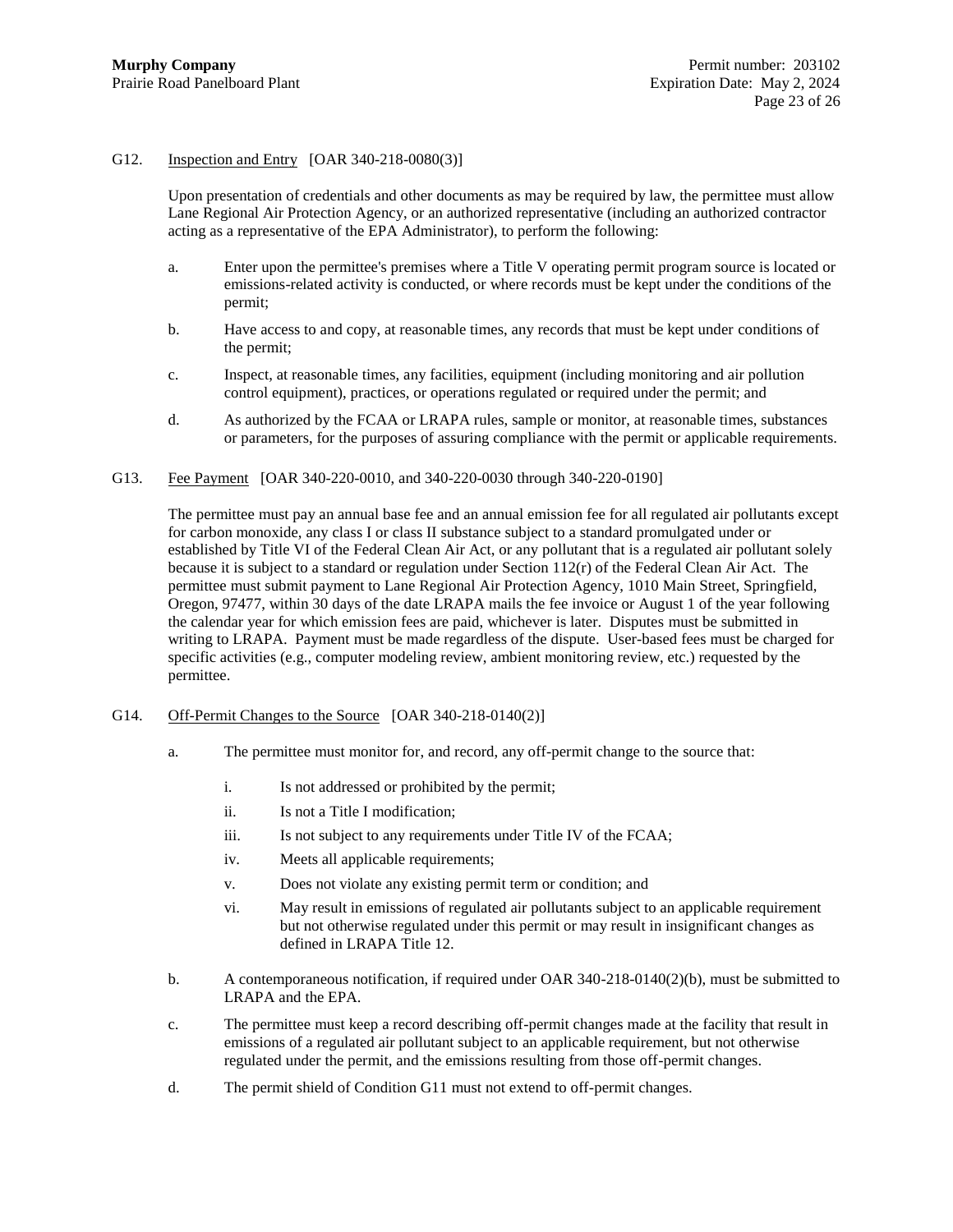#### G15. Section 502(b)(10) Changes to the Source [OAR 340-218-0140(3)]

- a. The permittee must monitor for, and record, any Section 502(b)(10) change to the source, which is defined as a change that would contravene an express permit term but would not:
	- i. Violate an applicable requirement;
	- ii. Contravene a federally enforceable permit term or condition that is a monitoring, recordkeeping, reporting, or compliance certification requirement; or
	- iii. Be a Title I modification.
- b. A minimum 7-day advance notification must be submitted to LRAPA and the EPA in accordance with OAR 340-218-0140(3)(b).
- c. The permit shield of Condition G11 must not extend to Section 502(b)(10) changes.

#### <span id="page-23-0"></span>G16. Administrative Amendment [OAR 340-218-0150]

Administrative amendments to this permit must be requested and granted in accordance with OAR 340- 218-0150. The permittee must promptly submit an application for the following types of administrative amendments upon becoming aware of the need for one, but no later than 60 days of such event:

- a. Legal change of the registered name of the company with the Corporations Division of the State of Oregon, or
- b. Sale or exchange of the activity or facility.

#### <span id="page-23-1"></span>G17. Minor Permit Modification [OAR 340-218-0170]

The permittee must submit an application for a minor permit modification in accordance with OAR 340- 218-0170.

G18. Significant Permit Modification [OAR 340-218-0180]

The permittee must submit an application for a significant permit modification in accordance with OAR 340-218-0180.

G19. Staying Permit Conditions [OAR 340-218-0050(6)(c)]

Notwithstanding Conditions [G16](#page-23-0) and [G17,](#page-23-1) the filing of a request by the permittee for a permit modification, revocation and re-issuance, or termination, or of a notification of planned changes or anticipated noncompliance does not stay any permit condition.

#### G20. Construction/Operation Modification [OAR 340-218-0190]

The permittee must obtain approval from LRAPA prior to construction or modification of any stationary source of air pollution control equipment in accordance with LRAPA 34-010 and 34-034 through 34-038.

G21. New Source Review Modification [LRAPA Title 38]

No permittee must construct or make modifications required to be reviewed under New Source Review (LRAPA 38-001) without receiving an Air Contaminant Discharge Permit (ACDP) (LRAPA 34-010) and having satisfied the requirements of LRAPA Title 38.

G22. Need to Halt or Reduce Activity Not a Defense [OAR 340-218-0050(6)(b)]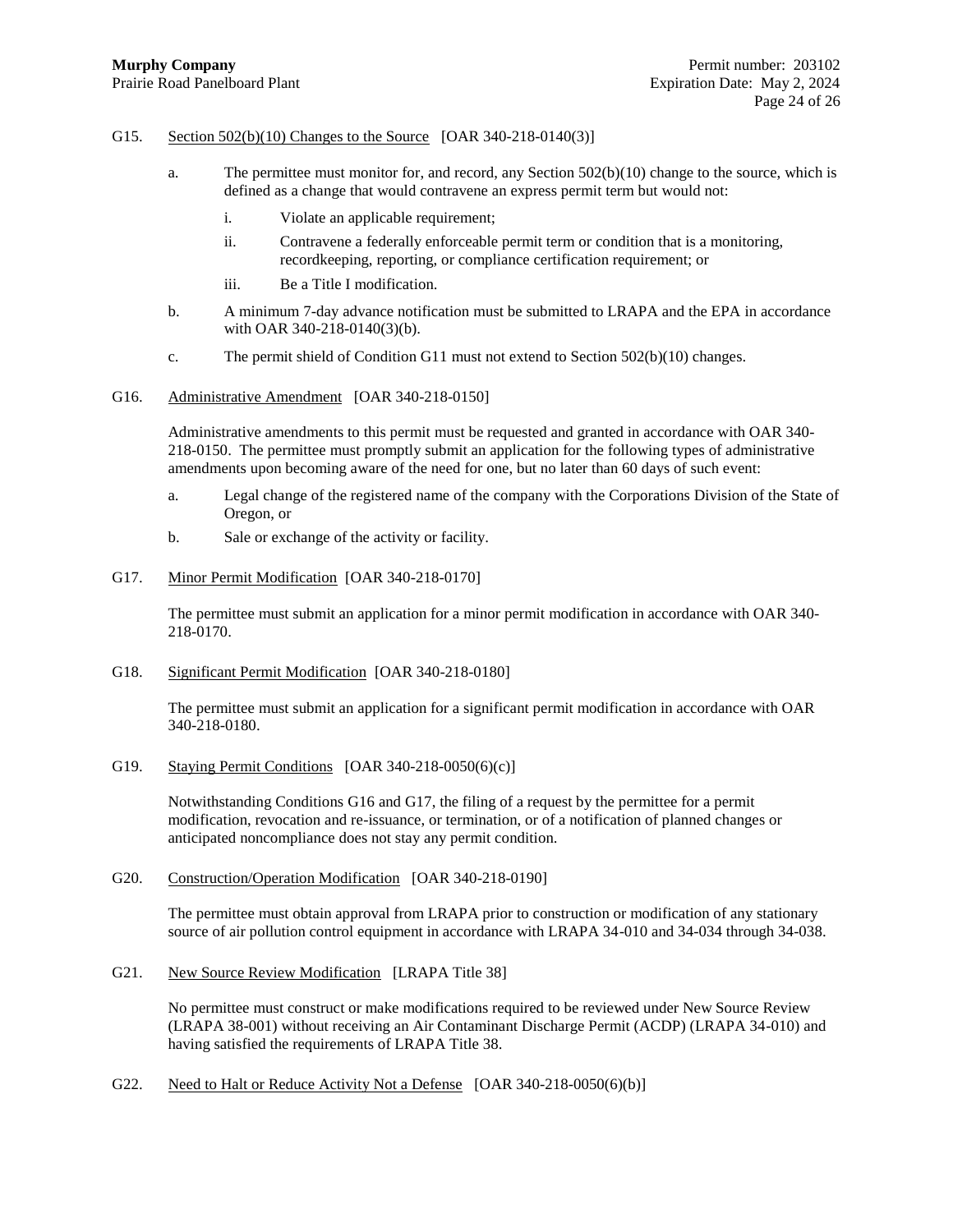The need to halt or reduce activity will not be a defense. It will not be a defense for a permittee in an enforcement action that it would have been necessary to halt or reduce the permitted activity in order to maintain compliance with the conditions of this permit.

G23. Duty to Provide Information [OAR 340-218-0050(6)(e) and LRAPA 34-015]

The permittee must furnish to LRAPA, within a reasonable time, any information that LRAPA may request in writing to determine whether cause exists for modifying, revoking and reissuing, or terminating the permit, or to determine compliance with the permit. Upon request, the permittee must also furnish to LRAPA copies of records required to be retained by the permit or, for information claimed to be confidential, the permittee may furnish such records to LRAPA along with a claim of confidentiality.

- G24. Reopening for Cause [OAR 340-218-0050(6)(c) and 340-218-020]
	- a. The permit may be modified, revoked, reopened and reissued, or terminated for cause as determined by LRAPA.
	- b. A permit must be reopened and revised under any of the circumstances listed in OAR 340-218-  $0200(1)(a)$ .
	- c. Proceedings to reopen and reissue a permit must follow the same procedures as apply to initial permit issuance and must affect only those parts of the permit for which cause to reopen exists.
- G25. Severability Clause [OAR 340-218-0050(5)]

Upon any administrative or judicial challenge, all the emission limits, specific and general conditions, monitoring, recordkeeping, and reporting requirements of this permit, except those being challenged, remain valid and must be complied with.

- G26. Permit Renewal and Expiration [OAR 340-218-0040(1)(a)(D) and 340-218-0130]
	- a. This permit must expire at the end of its term, unless a timely and complete renewal application is submitted as described below. Permit expiration terminates the permittee's right to operate.
	- b. Applications for renewal must be submitted at least 12 months before the expiration of this permit, unless LRAPA requests an earlier submittal. If more than 12 months is required to process a permit renewal application, LRAPA must provide no less than six (6) months for the owner or operator to prepare an application.
	- c. Provided the permittee submits a timely and complete renewal application, this permit must remain in effect until final action has been taken on the renewal application to issue or deny the permit.
- G27. Permit Transference [OAR 340-218-0150(1)(d)]

The permit is not transferable to any person except as provided in OAR 340-218-0150(1)(d).

G28. Property Rights [340-218-0050(6)(d)]

The permit does not convey any property rights in either real or personal property, or any exclusive privileges, nor does it authorize any injury to private property or any invasion of personal rights, nor any infringement of federal, state, or local laws or regulations, except as provided in OAR 340-218-0110.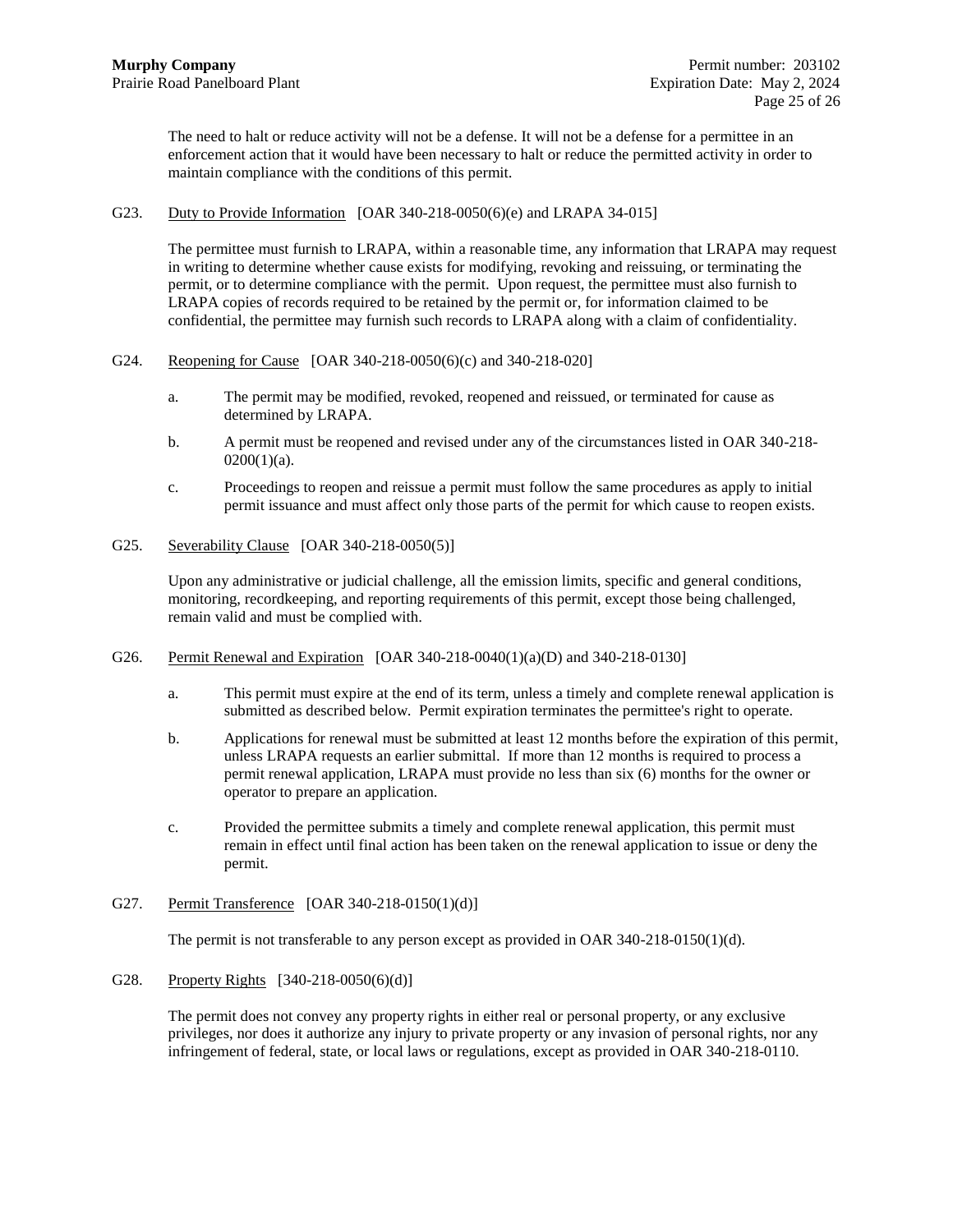## G29. Permit Availability [LRAPA 34-015 and 340-218-0120(2)]

The permittee must have available at the facility at all times a copy of the LRAPA Title V Operating Permit and must provide a copy of the permit to LRAPA or an authorized representative upon request.

# ALL INQUIRIES SHOULD BE DIRECTED TO:

Lane Regional Air Protection Agency 1010 Main Street Springfield, OR 97477 (541) 736-1056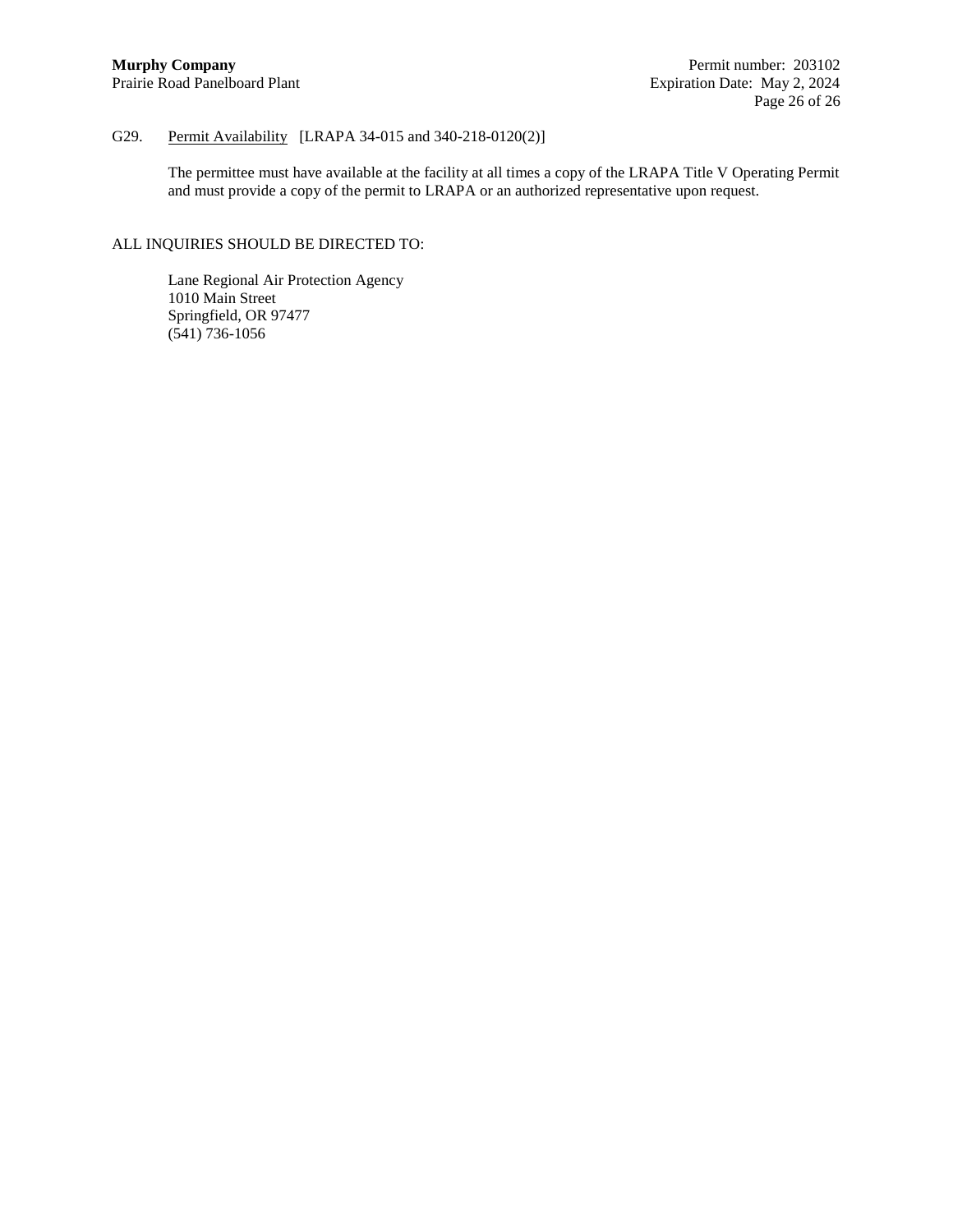## **ATTACHMENT A: Air Pollution Emergencies**

## **Table I**

#### AIR POLLUTION EPISODE: *ALERT CONDITION*

#### EMISSION REDUCTION PLAN

#### Part A: Pollution Episode Conditions for Carbon Monoxide or Ozone

For *Alert Conditions* due to excessive levels of carbon monoxide or ozone, persons operating motor vehicles shall be requested to voluntarily curtail or eliminate all unnecessary operations within the designated *Alert Area*, and public transportation systems shall be requested to provide additional services in accordance with a preplanned strategy.

#### Part B: Pollution Episode Conditions for Particulate Matter

For *Alert Conditions* resulting from excessive levels of particulate matter, the following measures shall be taken in the designated area:

- 1. There shall be no open burning by any person of any material.
- 2. Persons operating fuel-burning equipment which requires boiler lancing or soot blowing shall perform such operations only between the hours of 12 noon and 4 p.m.
- 3. Persons responsible for the operation of any source of air contaminants listed below shall take all required actions for the *Alert Level*, in accordance with the preplanned strategy:

| Source of Contamination |                                                                  | Control Actions — Alert Level |                                                                                                                                                                                                 |
|-------------------------|------------------------------------------------------------------|-------------------------------|-------------------------------------------------------------------------------------------------------------------------------------------------------------------------------------------------|
| А.                      | Coal, oil, or wood-fired facilities.                             | 1)                            | Utilization of electric generating fuels having low ash and<br>sulfur content.                                                                                                                  |
|                         |                                                                  | 2)                            | Utilization of mid-day $(12:00 \text{ noon to } 4:00 \text{ p.m.})$<br>atmospheric turbulence for boiler lancing and soot<br>blowing.                                                           |
|                         |                                                                  | 3)                            | Diverting electric power generation to facilities outside of<br>Alert Area.                                                                                                                     |
| B.                      | Coal, oil, or wood-fired process steam<br>generating facilities. | $\left  \right $<br>2)        | Utilization of fuel having low ash and sulfur content.<br>Utilization of mid-day $(12:00 \text{ noon to } 4:00 \text{ p.m.})$<br>atmospheric turbulence for boiler lancing and soot<br>blowing. |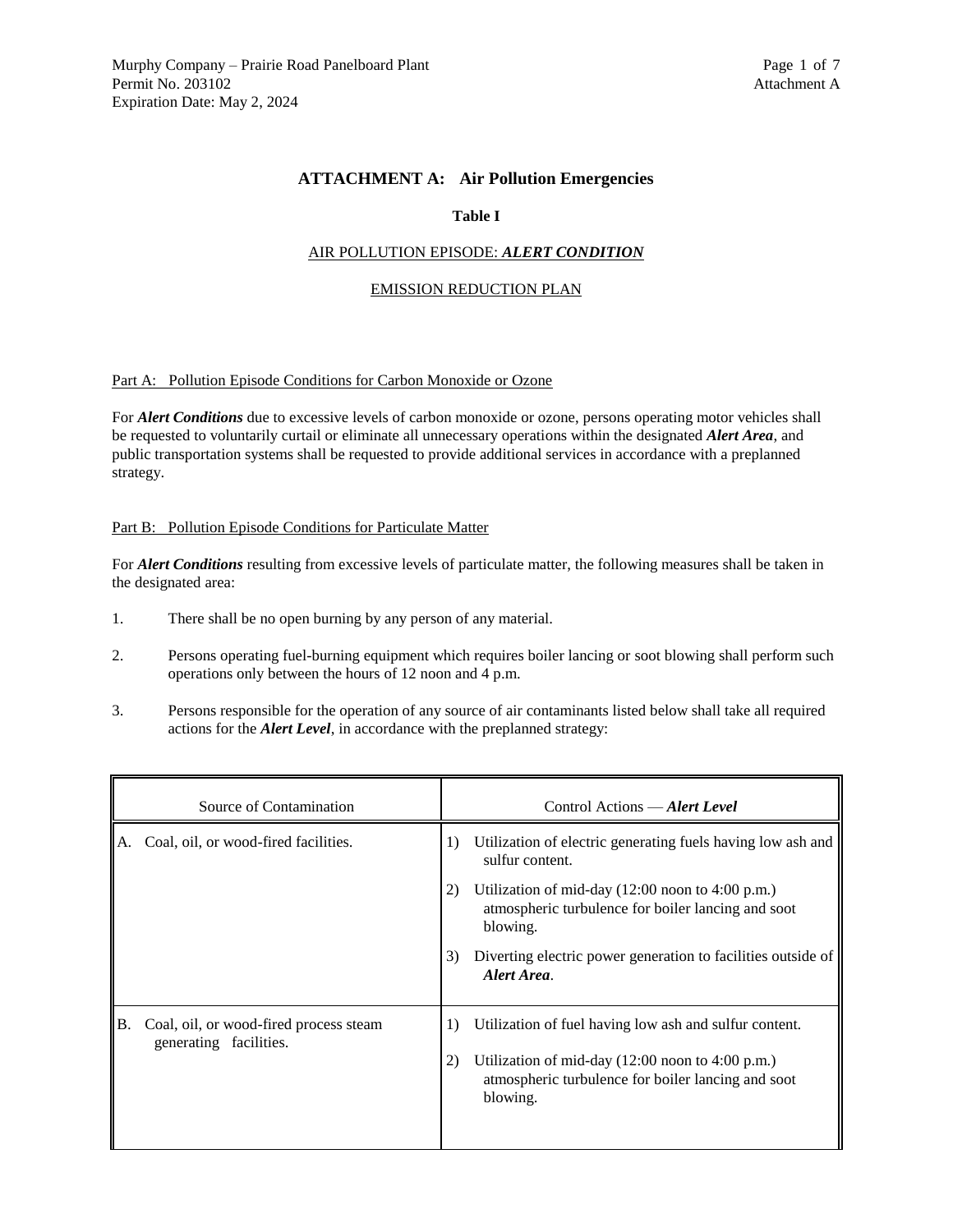| Source of Contamination |                                                                                                    | Control Actions - Alert Level |                                                                                                                                         |
|-------------------------|----------------------------------------------------------------------------------------------------|-------------------------------|-----------------------------------------------------------------------------------------------------------------------------------------|
|                         |                                                                                                    | 3)                            | Substantial reduction of steam load demands consistent<br>with continuing plant operations.                                             |
|                         | Manufacturing industries of the following<br>classifications:<br>- Primary Metals Industries       | 1)                            | Reduction of air contaminants from manufacturing<br>operations by curtailing postponing, or deferring<br>production and all operations. |
|                         | - Petroleum Refining<br>- Chemical Industries<br>- Mineral Processing Indus.<br>- Grain Industries | 2)                            | Reduction by deferring trade waste disposal operations<br>which emit solid particle gas vapors or malodorous<br>substance.              |
|                         | - Paper and Allied Products<br>- Wood Processing Industry                                          | 3)                            | Reduction of heat load demands for processing.                                                                                          |
|                         |                                                                                                    | 4)                            | Utilization of mid-day $(12:00 \text{ noon to } 4:00 \text{ p.m.})$<br>atmospheric turbulence for boiler lancing or soot<br>blowing.    |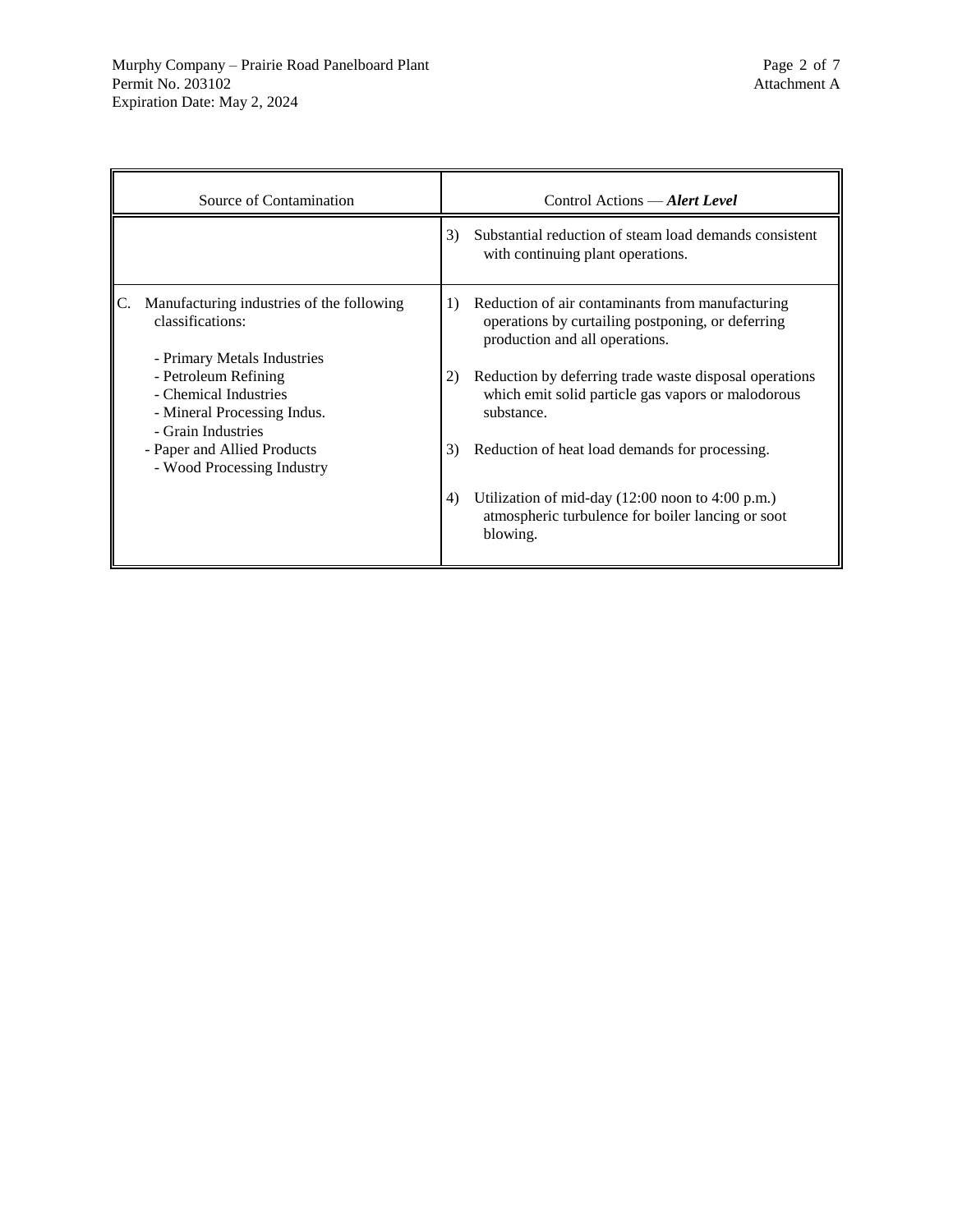#### **Table II**

#### AIR POLLUTION EPISODE: *WARNING CONDITIONS*

#### EMISSION REDUCTION PLAN

#### Part A: Pollution Episode Conditions for Carbon Monoxide or Ozone

For *Warning Conditions*, resulting from excessive levels or carbon monoxide or ozone, the following measures shall be taken:

- 1. Operation of motor vehicles carrying fewer than three (3) persons shall be prohibited within designated areas during specified hours. Exceptions from this provision are:
	- A. Public transportation and emergency vehicles
	- B. Commercial vehicles
	- C. Through traffic remaining on Interstate or primary highways.
- 2. At the discretion of the Agency, operations of all private vehicles within designated areas or entry of vehicles into designated areas may be prohibited for specified periods of time.
- 3. Public transportation operators shall, in accordance with a pre-planned strategy, provide the maximum possible additional service to minimize the public's inconvenience as a result of No. 1 or No. 2. above.
- 4. For ozone episodes the following additional measures shall be taken:
	- A. No bulk transfer of gasoline without vapor recovery from 2:00 a.m. to 2:00 p.m.
	- B. No service station pumping of gasoline from 2:00 a.m. to 2:00 p.m.
	- C. No operation of paper coating plants from 2:00 a.m. to 2:00 p.m.
	- D. No architectural painting or auto finishing;
	- E. No venting of dry cleaning solvents from 2:00 a.m. to 2:00 p.m. (except perchloroethylene).
- 5. Where appropriate for carbon monoxide episodes during the heating season, and where legal authority exists, governmental agencies shall prohibit all use of wood stoves and fireplaces for domestic space heating, except where such devices provide the sole source of heat.

#### Part B: Pollution Episode Conditions for Particulate Matter

For *Warning Conditions* resulting from excessive levels of particulate matter, the following measures shall be taken:

- 1. There shall be no open burning by any person of any material.
- 2. The use of incinerators for the disposal of solid or liquid wastes shall be prohibited.
- 3. Persons operating fuel-burning equipment which requires boiler lancing or soot blowing shall perform such operations only between the hours of 12 noon and 4 p.m.
- 4. Where legal authority exists, governmental agencies shall prohibit all use of wood stoves and fireplaces for domestic space heating, except where such devices provide the sole source of heat.
- 5. Persons responsible for the operation of any source of air contaminants listed below shall take all required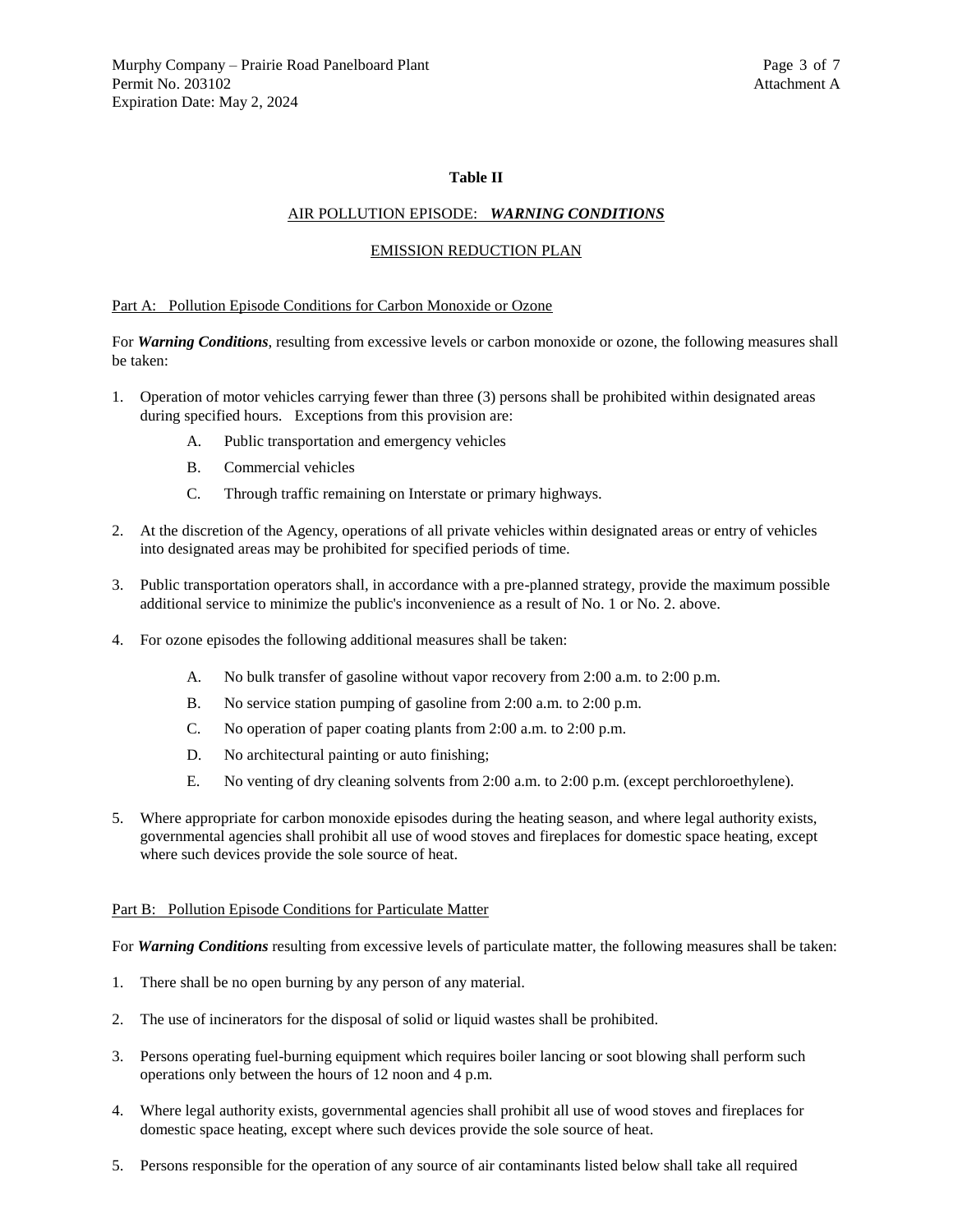actions for the *Warning Level*, in accordance with a preplanned strategy:

| Source of Contamination |                                                                                                                                   |    | Control Actions — Warning Level                                                                                                                                               |  |
|-------------------------|-----------------------------------------------------------------------------------------------------------------------------------|----|-------------------------------------------------------------------------------------------------------------------------------------------------------------------------------|--|
| A.                      | Coal, oil, or wood-fired electric power<br>generating facilities.                                                                 | 1) | Maximum utilization of fuels having lowest ash and sulfur<br>content.                                                                                                         |  |
|                         |                                                                                                                                   | 2) | Utilization of mid-day (12:00 noon to 4:00 p.m.)<br>atmospheric turbulence for boiler lancing and soot<br>blowing.                                                            |  |
|                         |                                                                                                                                   | 3) | Diverting electric power generation to facilities outside of<br><b>Warning Area.</b>                                                                                          |  |
|                         |                                                                                                                                   | 4) | Prepare to use a plan of action if an <i>Emergency</i><br>Condition develops.                                                                                                 |  |
|                         |                                                                                                                                   | 5) | Cease operation of facilities not related to safety or<br>protection of equipment or delivery of priority power.                                                              |  |
| В.                      | Coal, oil, or wood-fired<br>process steam generating facilities.                                                                  | 1) | Maximum utilization of fuels having the lowest ash and<br>sulfur content.                                                                                                     |  |
|                         |                                                                                                                                   | 2) | Utilization of mid-day (12: 00 noon to 4:00 p.m.)<br>atmospheric turbulence for boiler lancing and soot<br>blowing.                                                           |  |
|                         |                                                                                                                                   | 3) | Prepare to use a plan of action if an <i>Emergency</i><br>Condition develops.                                                                                                 |  |
|                         |                                                                                                                                   | 4) | Cease operation of facilities not related to safety or<br>protection of equipment or delivery of priority power.                                                              |  |
| C.                      | Manufacturing industries which require<br>considerable lead time for shut-down<br>including the following classifications:        | 1) | Reduction of air contaminants from manufacturing<br>operations by, if necessary, assuming reasonable<br>economic hardships by postponing production and allied<br>operations. |  |
|                         | - Petroleum Refining<br>- Chemical Industries<br>- Primary Metals Industries<br>- Glass Industries<br>- Paper and Allied Products | 2) | Reduction by deferring trade waste disposal operations<br>which emit solid particles, gases, vapors or malodorous<br>substances.                                              |  |
|                         |                                                                                                                                   | 3) | Maximum reduction of heat load demands for processing.                                                                                                                        |  |
|                         |                                                                                                                                   | 4) | Utilization of mid-day (12:00 noon to 4:00 p.m.)<br>atmospheric turbulence of boiler lancing or soot<br>blowing.                                                              |  |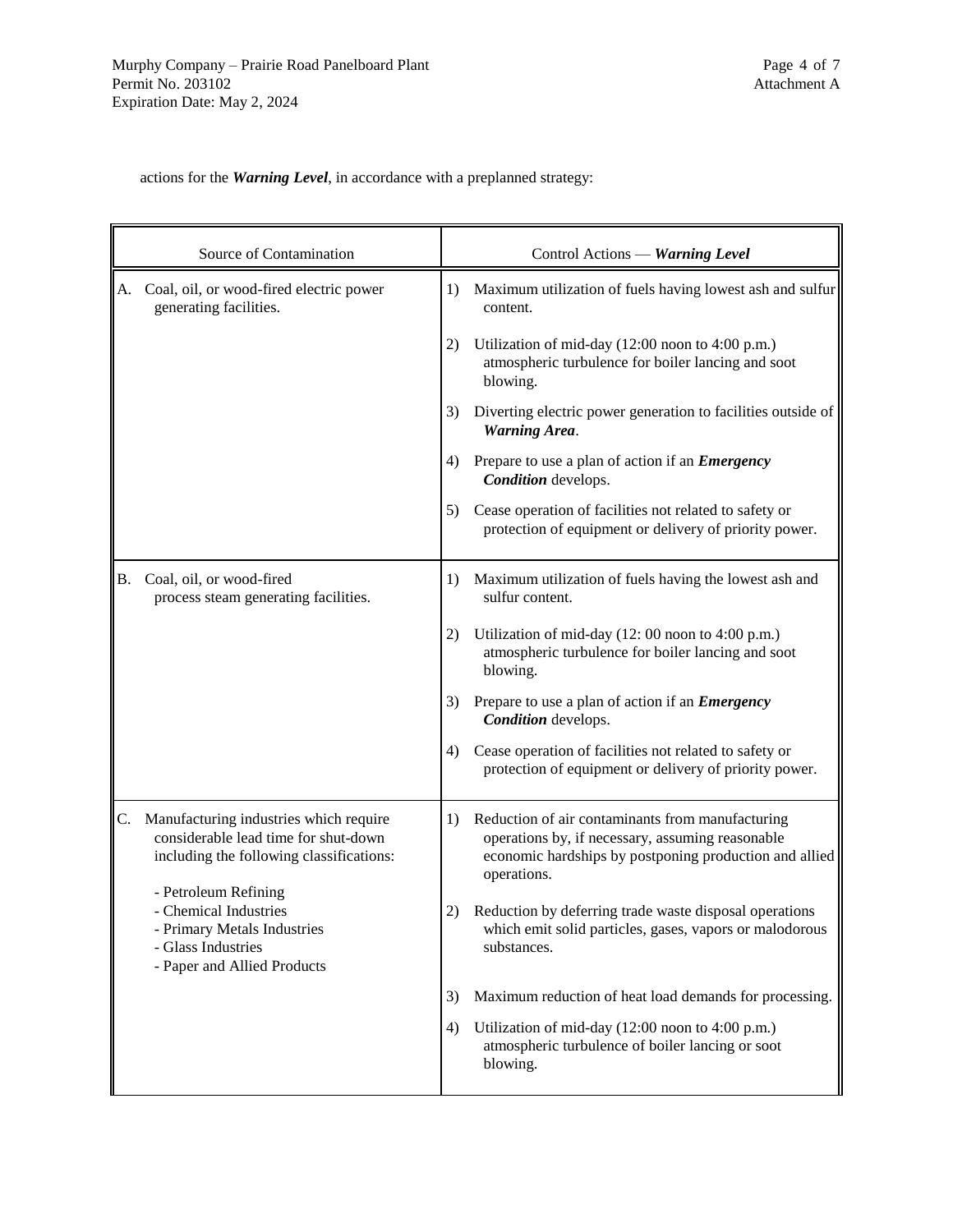| Source of Contamination |                                                                                |    | Control Actions — Warning Level                                                                                                                                                       |
|-------------------------|--------------------------------------------------------------------------------|----|---------------------------------------------------------------------------------------------------------------------------------------------------------------------------------------|
| ID.                     | Manufacturing industries which require<br>relatively short time for shut-down. | 1) | Elimination of air contaminants from manufacturing<br>operations by ceasing, allied operations to the extent<br>possible without causing injury to persons or damage to<br>equipment. |
|                         |                                                                                | 2) | Elimination of air contaminants from trade waste disposal<br>processes which emit solid particles, gases, vapors, or<br>malodorous substances.                                        |
|                         |                                                                                | 3) | Reduction of heat load demands for processing.                                                                                                                                        |
|                         |                                                                                | 4) | Utilization of mid-day $(12 \text{ noon to } 4 \text{ p.m.})$ atmospheric<br>turbulence for boiler lancing or soot blowing.                                                           |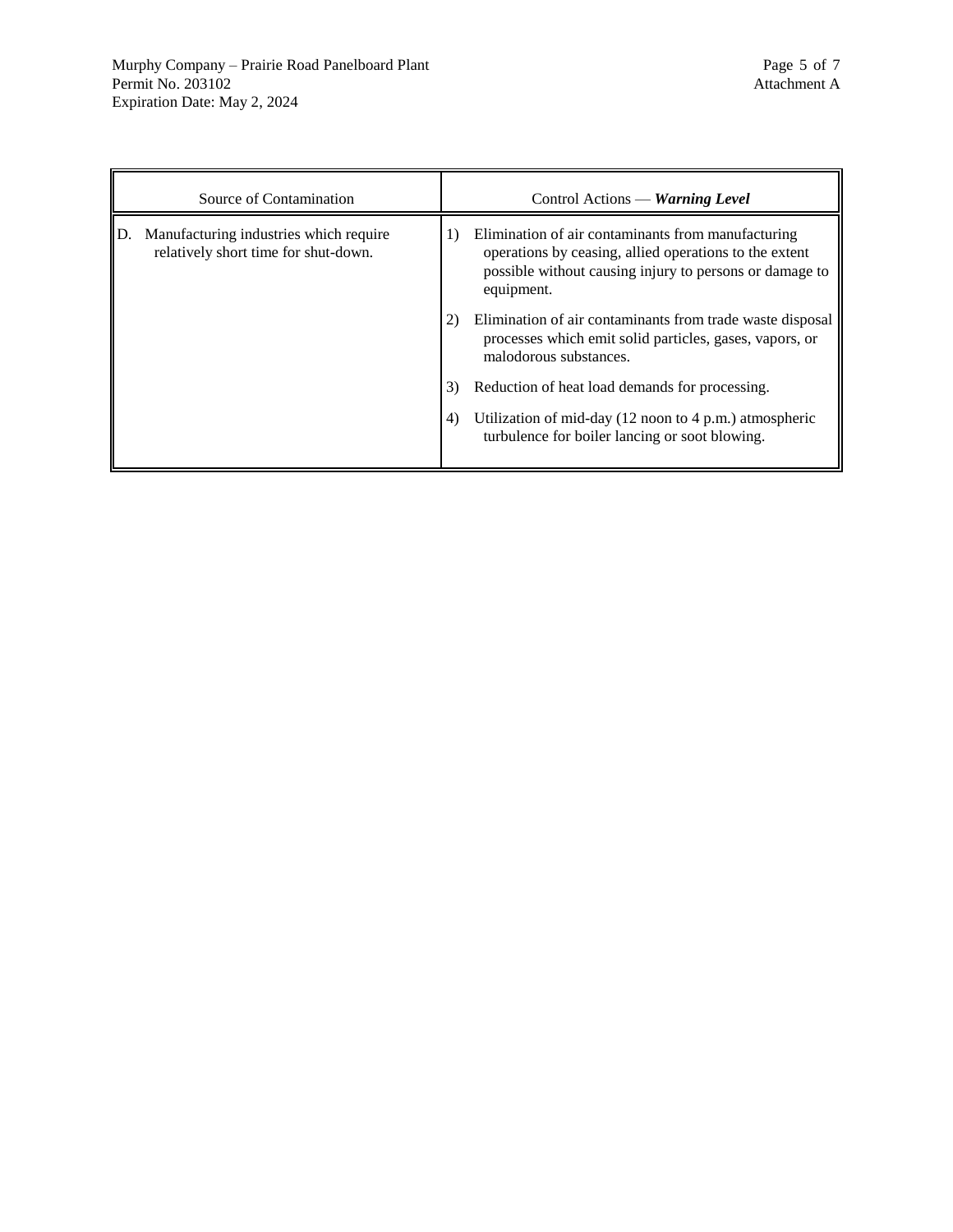## **Table III**

## AIR POLLUTION EPISODE: *EMERGENCY CONDITIONS*

#### EMISSION REDUCTION PLAN

- 1. There shall be no open burning by any person of any material.
- 2. The use of incinerators for the disposal of solid or liquid wastes shall be prohibited.
- 3. All places of employment, commerce, trade, public gatherings, government, industry, business, or manufacture shall immediately cease operation, except the following:
	- A. Police, fire, medical and other emergency services;
	- B. Utility and communication services;
	- C. Governmental functions necessary for civil control and safety;
	- D. Operations necessary to prevent injury to persons or serious damage to equipment or property;
	- E. Food stores, drug stores and operations necessary for their supply;
	- F. Operations necessary for evacuation of persons leaving the area;
	- G. Operations conducted in accordance with an approved preplanned emission reduction plan on file with the Agency.
- 4. All commercial and manufacturing establishments not included in these rules shall institute such actions as will result in maximum reduction of air contaminants from their operations which emit air contaminants, to the extent possible without causing injury or damage to equipment.
- 5. The use of motor vehicles is prohibited except for the exempted functions in 3, above.
- 6. Airports shall be closed to all except emergency air traffic.
- 7. Where legal authority exists, governmental agencies shall prohibit all use of wood stoves and fireplaces.
- 8. Any person responsible for the operation of a source of atmospheric contamination listed below shall take all required control actions for this *Emergency Level*.

| Source of Contamination                                                   | Control Actions — <b><i>Emergency Level</i></b>                                                                                            |
|---------------------------------------------------------------------------|--------------------------------------------------------------------------------------------------------------------------------------------|
| Coal, oil, or wood-fired electric power generat-<br>A.<br>ing facilities. | Maximum utilization of fuels having lowest ash and<br>$_{1}$<br>sulfur content.                                                            |
|                                                                           | 2)<br>Utilization of mid-day $(12:00 \text{ noon to } 4:00 \text{ p.m.})$<br>atmospheric turbulence for boiler lancing or soot<br>blowing. |